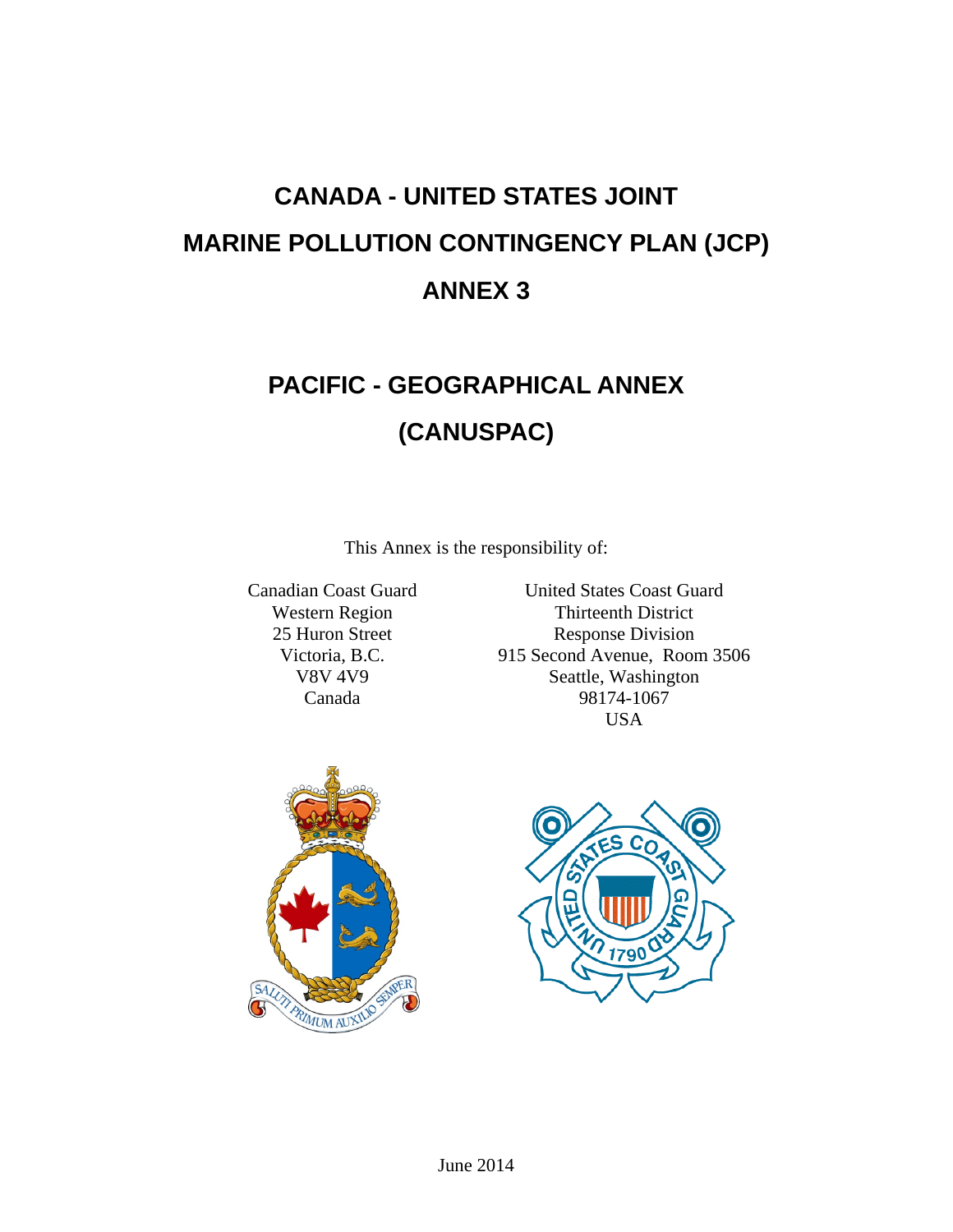# Letter of Promulgation

pollution incident responses. following document presents the coordinated efforts of the United States Coast Guard -District 13 (USCG) and the Canadian Coast Guard - Western Region (CCG) to integrate Pursuant to the Canada -US Joint Marine Pollution Contingency Plan (JCP) the

operation in the contiguous waters. Straits as well as Boundary Passage. involve those in the Juan de Fuca region, including Juan de Fuca, Haro, and Georgia presents the basic information necessary to execute an efficient and effective response As per the JCP, this Geographic Annex - Pacific Coast, also known as CANUSPAC, Contiguous waters to which CANUSPAC applies

outlined in the JCP. CANUSPAC may be modified by mutual consent of the Parties as outlines in Section 1100 of the JCP and Section 400 of the Annex. This document is reviewed annually and exercised in accordance with the principles

Roger Giroua  $\overline{a}$ 

Canadian Coast Guard Assistant Commissioner, Western Region

Signed at: VIC TO Z LA  $\mathcal{S}$ 

Date:

**OVA** 

United States Coast Guard Commander Thirteenth District RADM Richard Gromlich

|  |    | edle. |
|--|----|-------|
|  | ŗ. | Je    |

 $\overline{r}$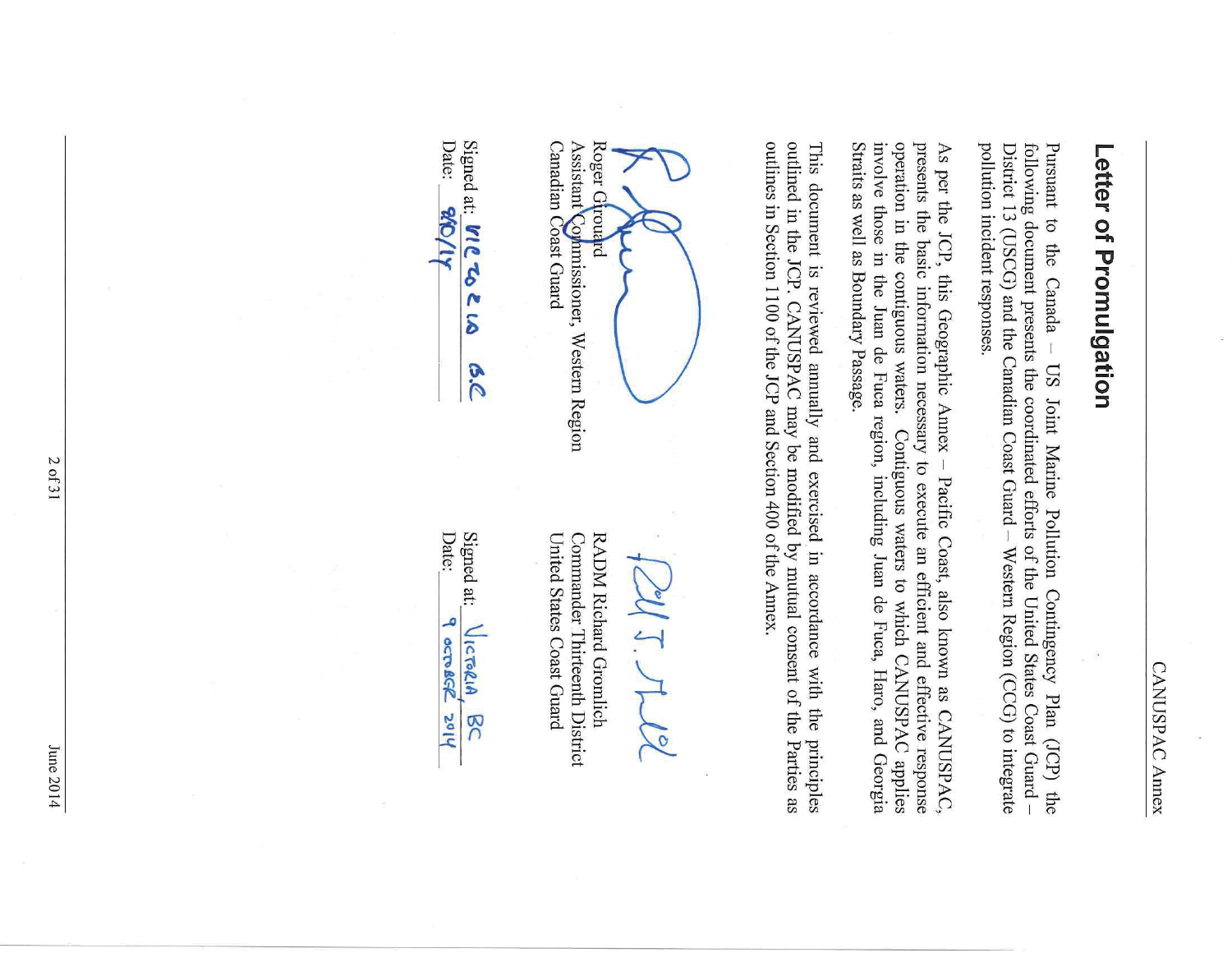## **Emergency Contact Numbers**

These numbers are provided for plan activation.

#### **FOR NOTIFICATION OF THE CANADIAN REPRESENTATIVE**

Contact CCG-Western Region Environmental Response at the 24-hour MCTS Centre in Vancouver.

#### **Ph: 604-666-6012 Fax: 604-666-8453**

#### **FOR NOTIFICATION OF THE UNITED STATES REPRESENTATIVE**

USCG Sector Puget Sound at the 24-hour Joint Harbor Operations Center in Seattle.

**Ph: 206-217-6001 Fax: 206-217-6348**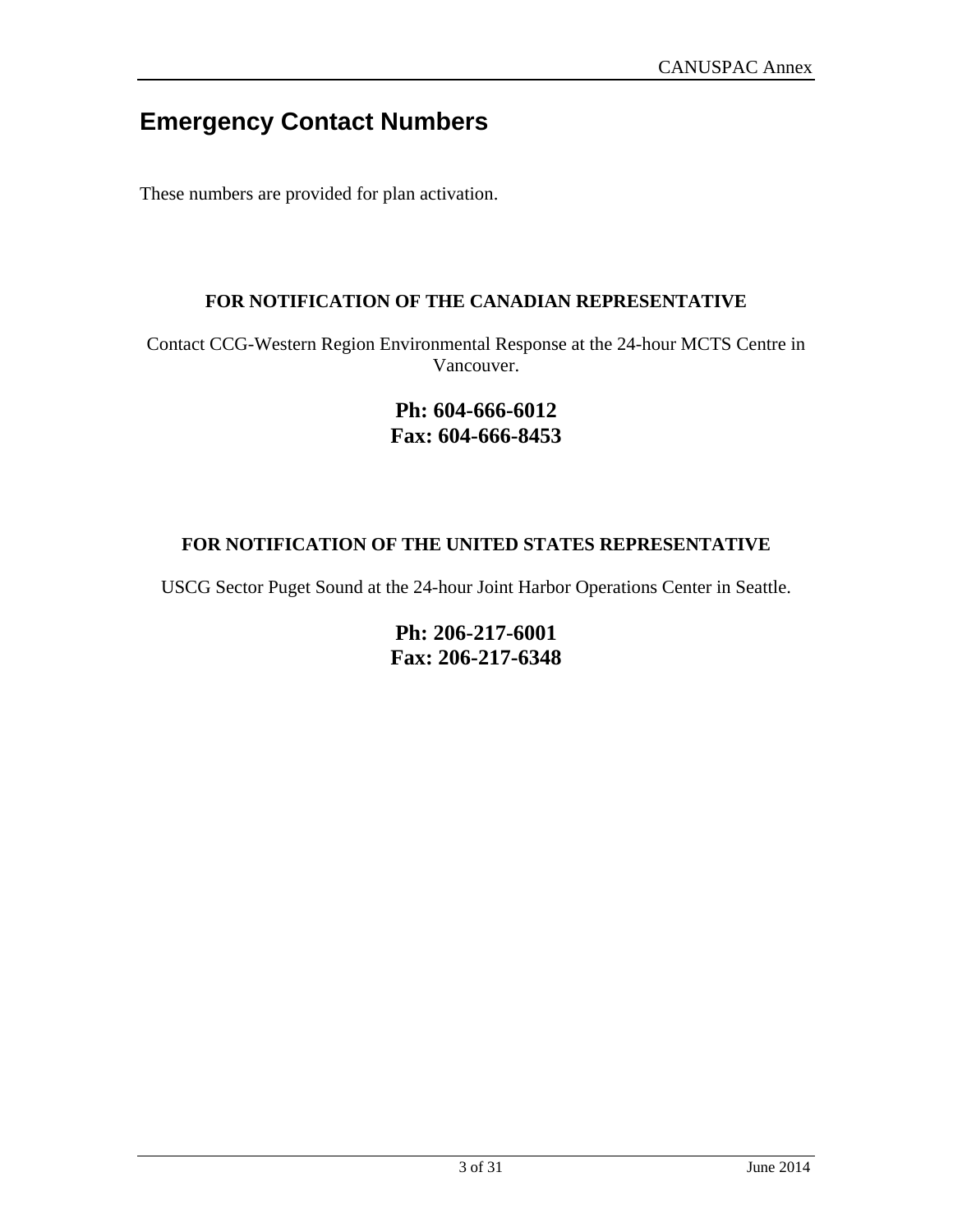## **Revision Record**

| TRANSMITTAL<br><b>NUMBER</b> | <b>DATE</b><br><b>ISSUED</b> | <b>DATE</b><br><b>ENTERED</b> | <b>ENTERED BY:</b><br>Signature |
|------------------------------|------------------------------|-------------------------------|---------------------------------|
| $\mathbf{1}$                 |                              |                               |                                 |
| $\sqrt{2}$                   |                              |                               |                                 |
| $\mathfrak{Z}$               |                              |                               |                                 |
| $\overline{4}$               |                              |                               |                                 |
| $5\overline{)}$              |                              |                               |                                 |
| $\boldsymbol{6}$             |                              |                               |                                 |
| $\boldsymbol{7}$             |                              |                               |                                 |
| $8\,$                        |                              |                               |                                 |
| 9                            |                              |                               |                                 |
| $10\,$                       |                              |                               |                                 |
| $11\,$                       |                              |                               |                                 |
| 12                           |                              |                               |                                 |
| 13                           |                              |                               |                                 |
| $14\,$                       |                              |                               |                                 |
| $15\,$                       |                              |                               |                                 |
| $16\,$                       |                              |                               |                                 |
| $17\,$                       |                              |                               |                                 |
| $18\,$                       |                              |                               |                                 |
| 19                           |                              |                               |                                 |
| $20\,$                       |                              |                               |                                 |
| $21\,$                       |                              |                               |                                 |
| $22\,$                       |                              |                               |                                 |
| 23                           |                              |                               |                                 |
| 24                           |                              |                               |                                 |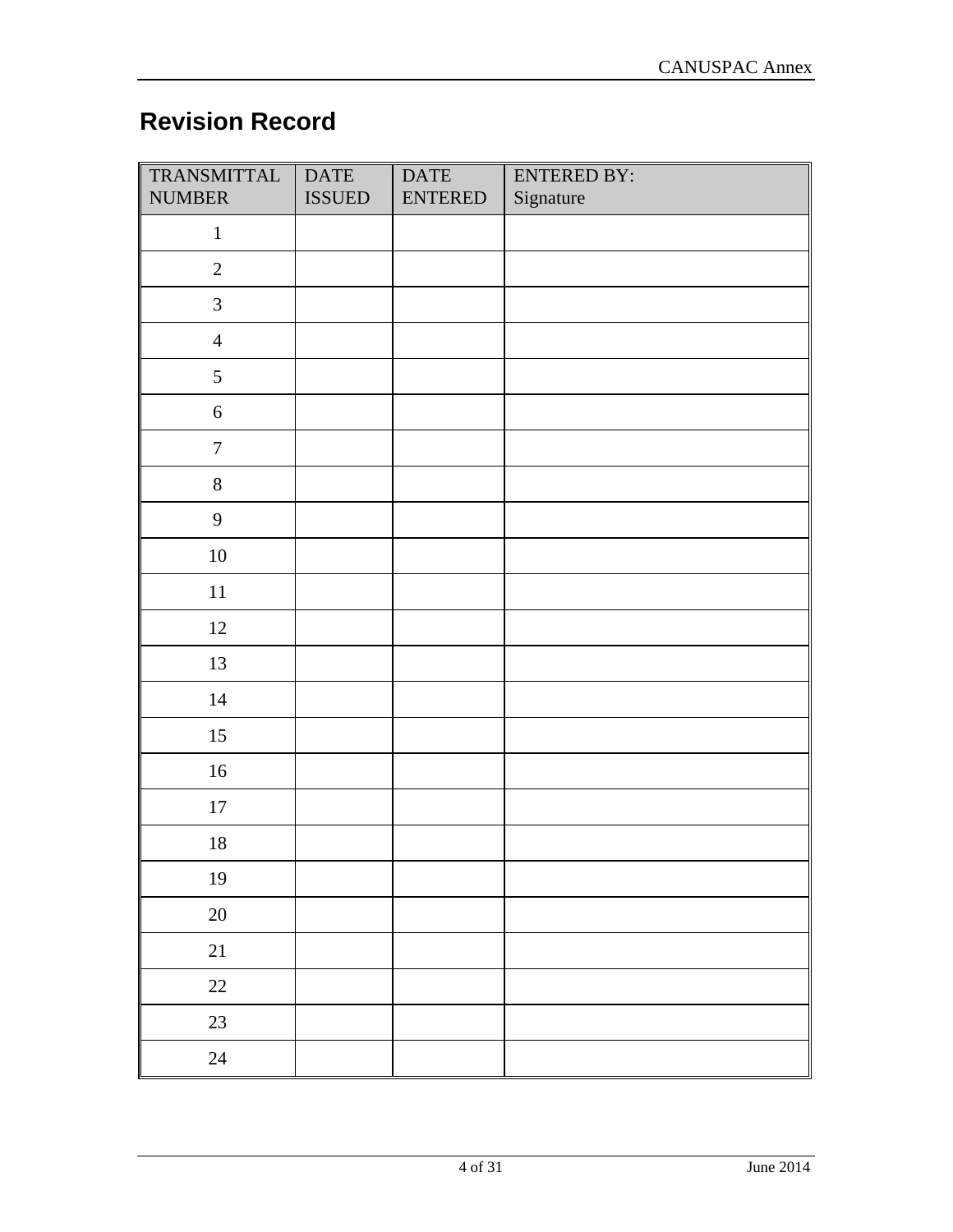## **Table of Contents**

| 100                                                                                    |  |
|----------------------------------------------------------------------------------------|--|
| 200                                                                                    |  |
| 300                                                                                    |  |
| 400                                                                                    |  |
| 500                                                                                    |  |
| 501                                                                                    |  |
| 502                                                                                    |  |
| 600                                                                                    |  |
| 601                                                                                    |  |
| 602                                                                                    |  |
| Government Resources Available for Normal Response Operations 12<br>603                |  |
| 604                                                                                    |  |
| 700                                                                                    |  |
| 701                                                                                    |  |
| 702                                                                                    |  |
| 800                                                                                    |  |
|                                                                                        |  |
| Responding from Canada into the United States - Customs and Excise<br>801              |  |
|                                                                                        |  |
| Customs and Excise Procedures for entry into the United States 14<br>801.1             |  |
| Employment and Immigration Regulations for entry into the United States<br>801.2<br>15 |  |
| Responding from the United States into Canada - Revenue Canada Regulations<br>802      |  |
| 16                                                                                     |  |
|                                                                                        |  |
| Employment and Immigration Regulations for entry into Canada 17<br>802.2               |  |
| 802.3<br>Employment and Immigration Procedures for entry into Canada 18                |  |
| 900                                                                                    |  |
| 901                                                                                    |  |
| 902                                                                                    |  |
| 1000                                                                                   |  |
|                                                                                        |  |
| 1101                                                                                   |  |
|                                                                                        |  |
|                                                                                        |  |
| 1103                                                                                   |  |
| 1104                                                                                   |  |
| 1105                                                                                   |  |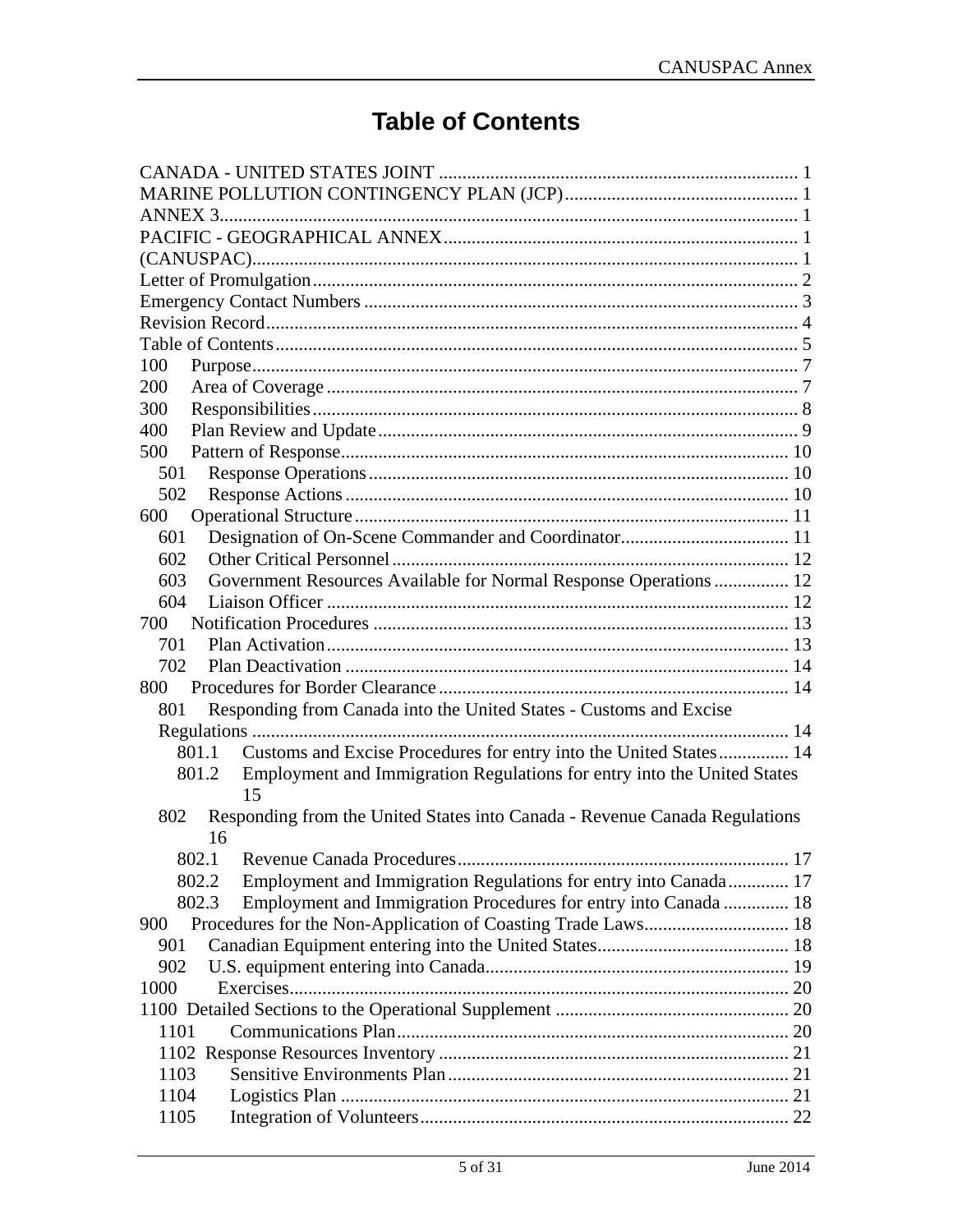|             | Appendix 3: Customs / Immigration Checklist - Canada into United States 30 |  |
|-------------|----------------------------------------------------------------------------|--|
| Appendix 4: |                                                                            |  |
|             |                                                                            |  |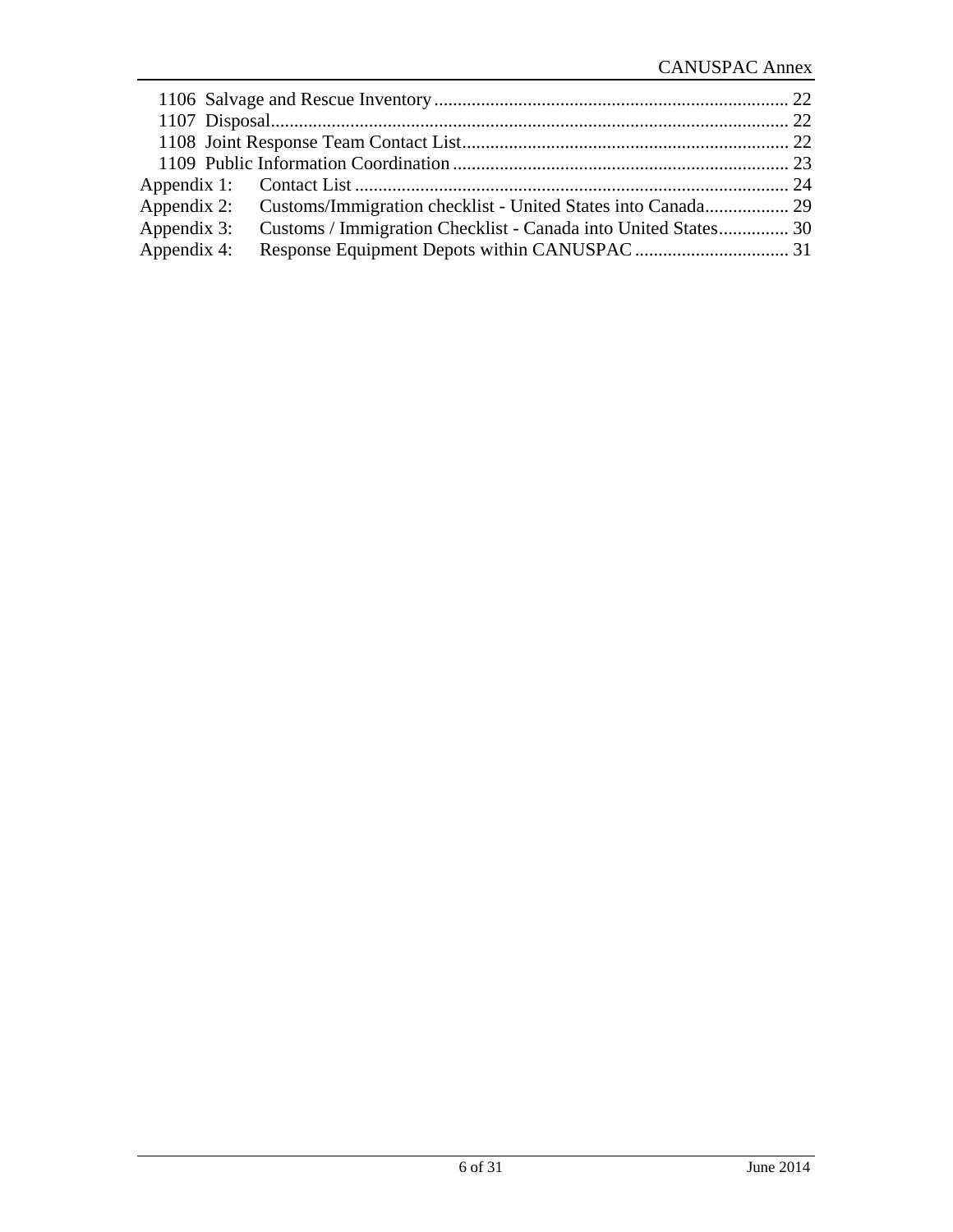## **100 Purpose**

The purpose of the Pacific Geographical Annex (CANUSPAC) to the Canada - U.S. Joint Marine Pollution Contingency Plan (2014), is to identify the specific processes whereby both Coast Guards communicate, consult and coordinate in response to discharge or threat of discharge of pollution into the contiguous waters of interest of both Canada and the United States.

The response to marine pollution or threat of marine pollution shall be consistent with the *Canadian Coast Guard Marine Spills Contingency Plan - Pacific Region* and the *Northwest Area Contingency Plan* (USCG).

No action contained within this Annex shall be interpreted as usurping the authority or processes identified in the respective national response systems.

## **200 Area of Coverage**

This Geographical Annex applies to the contiguous waters defined by the international boundary between British Columbia and Washington comprising the waters of the Juan de Fuca region on the Pacific Coast as shown in Figure 1 below.



**Figure 1: CANUSPAC Area of Coverage**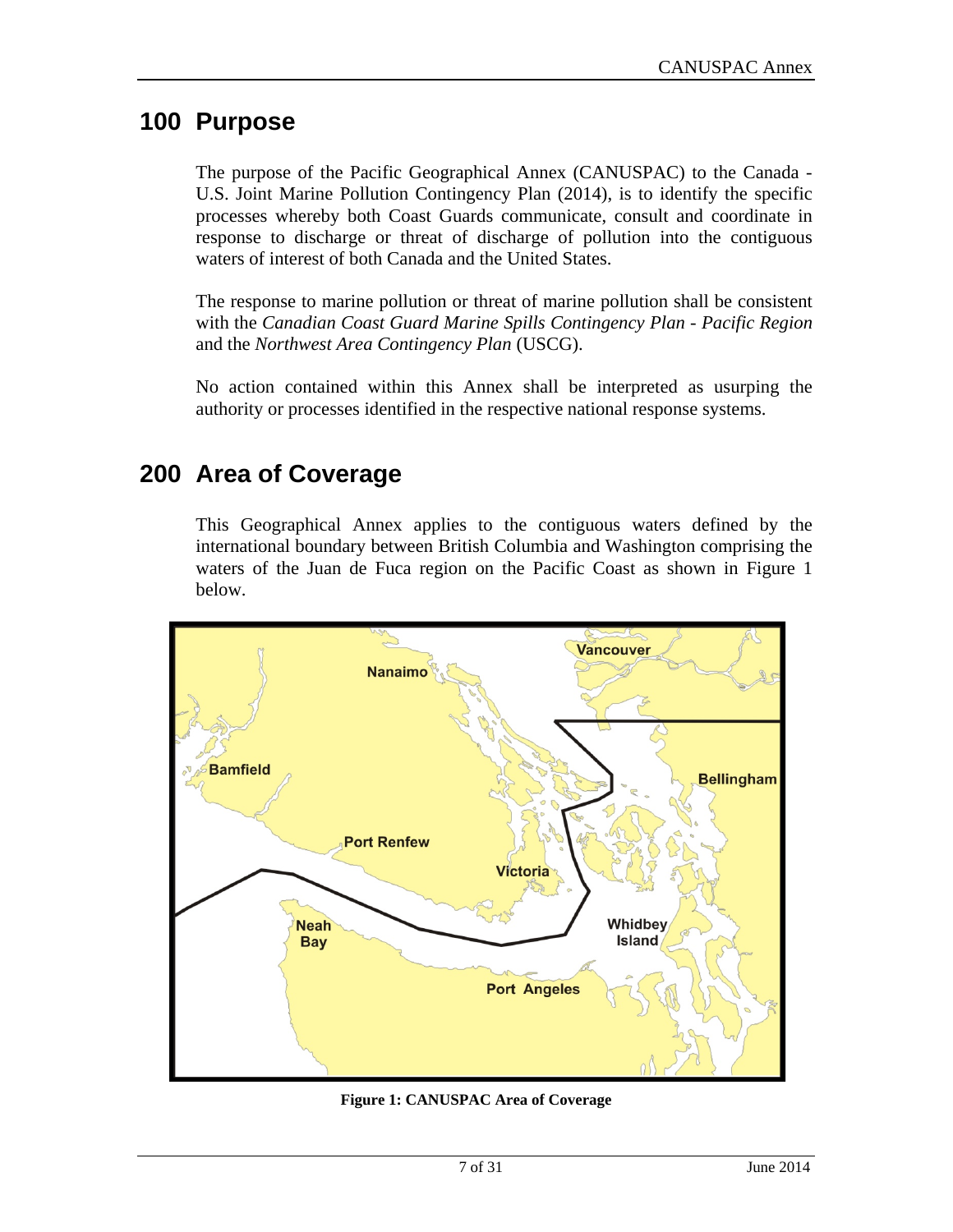## **300 Responsibilities**

For current contact information see Appendix 1.

## **Canada**

| <b>Position</b>                                                                                                 | <b>Responsibilities</b>                                                                                                                                                                                                              |
|-----------------------------------------------------------------------------------------------------------------|--------------------------------------------------------------------------------------------------------------------------------------------------------------------------------------------------------------------------------------|
| <b>Assistant Commissioner</b><br><b>Canadian Coast Guard</b><br><b>Western Region</b>                           | <b>Regional Authority</b><br>$\bullet$<br>Development, maintenance and<br>promulgation of CANUSPAC<br>Geographical Annex<br>Plan activation                                                                                          |
| <b>Regional Director of Marine Programs</b><br><b>Canadian Coast Guard</b><br><b>Western Region</b>             | Plan activation                                                                                                                                                                                                                      |
| Superintendent<br><b>Environmental Response</b><br><b>Canadian Coast Guard</b><br><b>Western Region</b>         | <b>JRT</b> Co-Chair<br>$\bullet$<br>Execution and functions regarding<br>preparedness exercises and<br>overseeing issues of operational<br>readiness for their geographical<br>areas of responsibility<br>Recommends plan activation |
| <b>Response Officer</b><br><b>Environmental Response</b><br><b>Canadian Coast Guard</b><br>Victoria Base        | <b>Incident Commander for Vancouver</b><br>$\bullet$<br>Island<br>Recommends plan activation                                                                                                                                         |
| <b>Response Officer</b><br><b>Environmental Response</b><br><b>Canadian Coast Guard</b><br><b>Richmond Base</b> | <b>Incident Commander for South</b><br><b>Coast and Lower Mainland</b><br>Recommends plan activation                                                                                                                                 |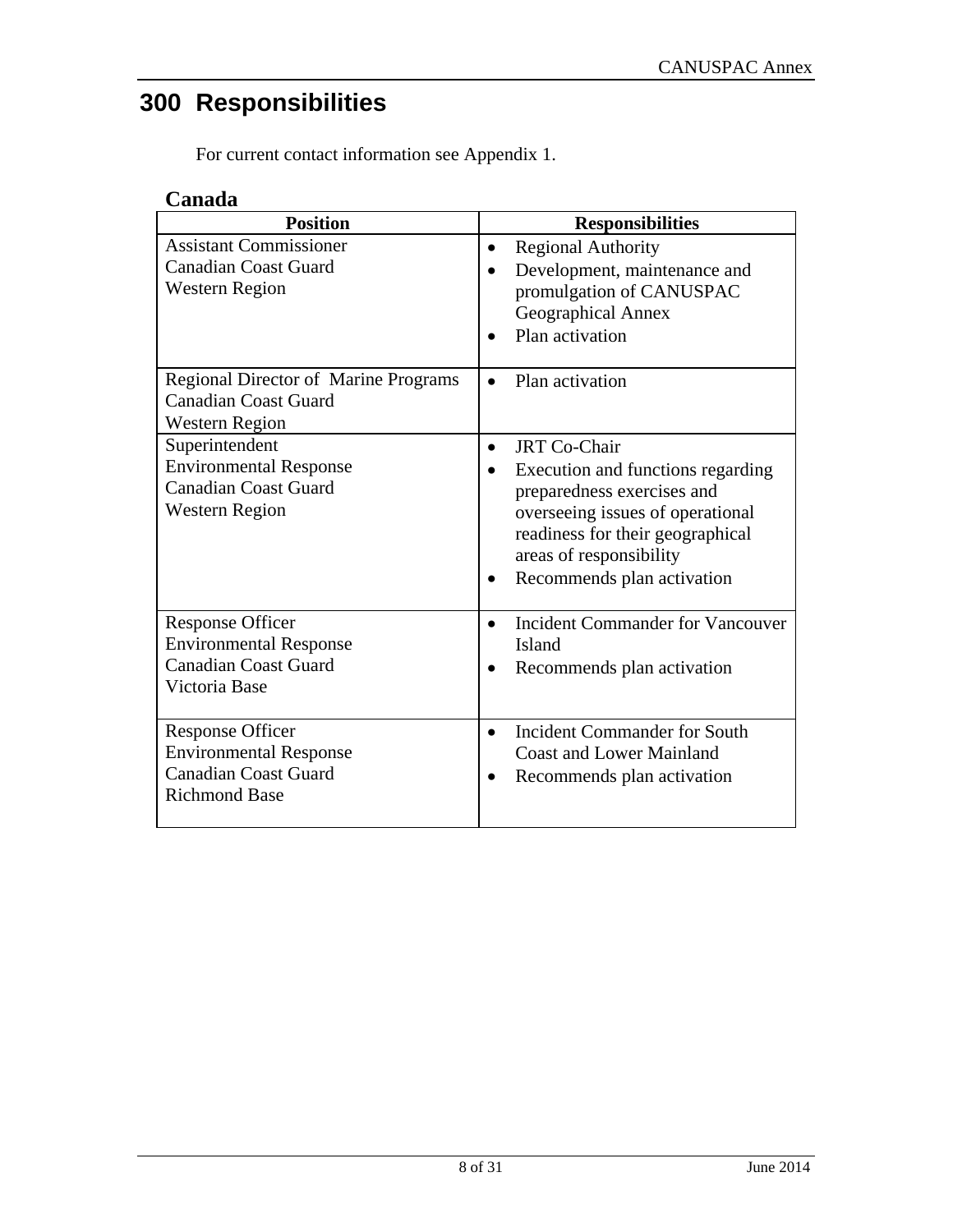#### **United States**

| <b>Position</b>                        | <b>Responsibilities</b>                             |
|----------------------------------------|-----------------------------------------------------|
| <b>District Commander</b>              | <b>District Commander</b>                           |
| <b>Thirteenth Coast Guard District</b> | Plan activation                                     |
| <b>United States Coast Guard</b>       |                                                     |
| Chief, Response Department             | Joint Response Team Alt Co-Chair                    |
| <b>United States Coast Guard</b>       | Execution and functions regarding<br>$\bullet$      |
| <b>Thirteenth Coast Guard District</b> | preparedness exercises and                          |
|                                        | overseeing operational readiness for                |
|                                        | their geographical areas of                         |
|                                        | responsibility                                      |
|                                        | <b>District Response Advisory Team</b><br>$\bullet$ |
|                                        | <b>Command Center</b><br>$\bullet$                  |
| Commander                              | Captain of the Port                                 |
| <b>Sector Puget Sound</b>              | <b>Federal On Scene Coordinator</b><br>٠            |
| <b>United States Coast Guard</b>       | Recommends Plan activation<br>$\bullet$             |
| <b>Command Center</b>                  | Provides communication support for<br>$\bullet$     |
| <b>United States Coast Guard</b>       | operation as requested by District                  |
| <b>Thirteenth Coast Guard District</b> | Commander and Chief, Response                       |
|                                        | Department                                          |

## **400 Plan Review and Update**

The Annex will be reviewed annually and updated as follows:

#### **Review**

The CCG and the USCG will annually review this plan to take into consideration changes in law, policy, environmental factors, and lessons learned after oil pollution incidents and exercises.

#### **Revisions**

The CCG/USCG will jointly distribute agreed upon revisions to all JRT Members.

#### **Revision Record**

Upon receiving a revision transmittal, please ensure that its number is next in sequence to the previous issue. Process the revisions according to the transmittal instructions and indicate your completion of the change on the Revision Record.

#### **Revision Requests**

All requests or suggestions for revision to this Annex should be forwarded to Regional Director of Marine Programs, CCG Western Region or the District Commander (drm), Thirteenth Coast Guard District.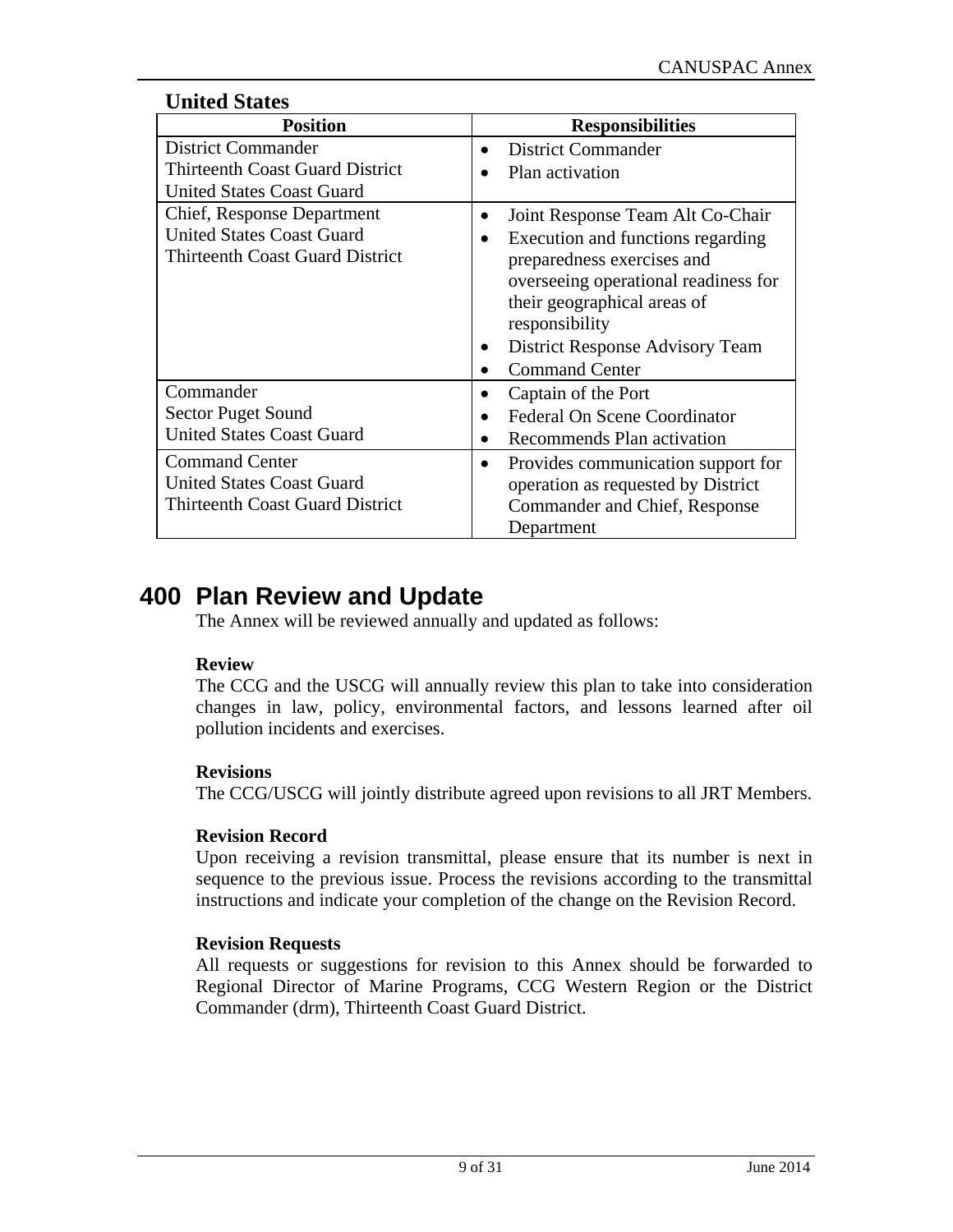## **500 Pattern of Response**

In the spirit of the International Convention on Oil Pollution Preparedness, Response and Co-Ordination 90 (OPRC) and the long history of cooperation between both Coast Guards, the following are the guiding principles for a response under the authority of this Annex:

- For every response to marine pollution, the safety of the response personnel, crews, and the public is paramount;
- Timely, accurate and open communications are essential from the initial notification of pollution through the conclusion of the response activities and debrief;
- Wherever possible, both Coast Guards will consult the other on response actions that may impact the other; and
- Wherever practicable, both Coast Guards will coordinate response activities to maximize clean-up effort.

## *501 Response Operations*

Response actions of the USCG and CCG may be classified as coordinated, joint, or separate response operations. The location, time and nature of the response operations will determine the extent of interactions. During a joint coordinated response, there exists a requirement for the co-chairs and members of the JRT to provide the following:

- Conflict resolution
- Hastening procedures within their jurisdiction

All requests for such actions should be made through the respective co-chairs. The co-chairs will be responsible for facilitating the request.

## *502 Response Actions*

Coordinated actions will involve activities that are enhanced by involvement and input of both parties. Examples include logistic activities near and cross-border such as: beach cleanup; waste disposal; Shoreline Cleanup Assessment Technique (SCAT) process; and salvage operations.

Joint response actions are those that can best be completed by both parties sharing limited resources and expertise. Examples of joint operations may include: initial over-flights, wildlife protection, personnel support, securing of source,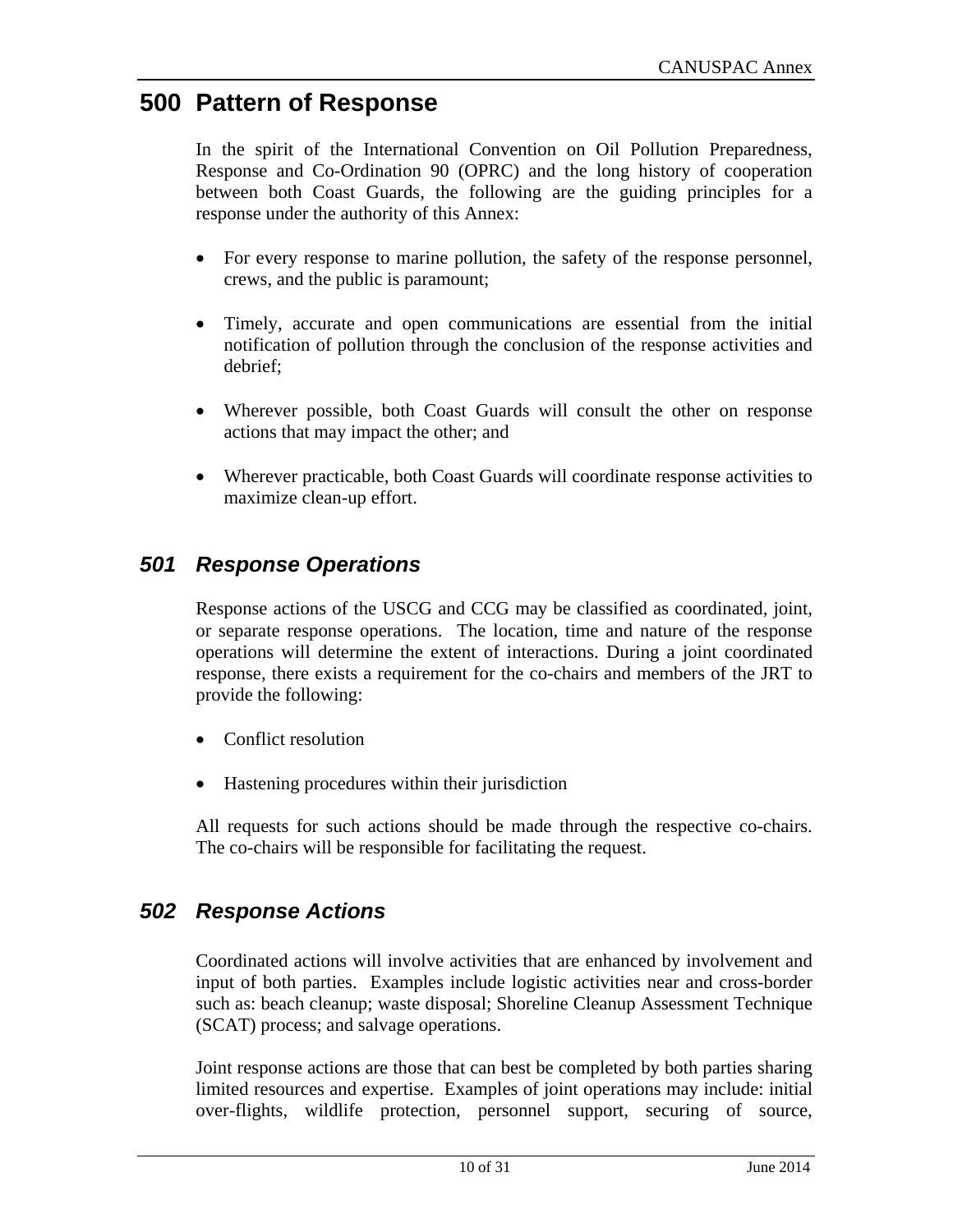establishment of on-scene communications, open water skimming, and public affairs.

Separate response actions will involve those activities that are required/ permitted in one country but not the other. Examples may include in-situ burning or shoreline cleaning well away from the border.

## **600 Operational Structure**.

#### **Canada**

Refer to the *Canadian Coast Guard Marine Spills Contingency Plan – National Chapter, Section 4, Response Management Structure.*

#### **United States**

Refer to the *Northwest Area Contingency Plan, Section 2100, Command Structure.*

## *601 Designation of On-Scene Commander and Coordinator*

For the purpose of this Annex the two Coast Guards will be the primary coordinating agencies for all marine spills, even in cases where other lead agencies or polluters provide an Incident Commander (IC) or On-Scene Coordinator.

#### **Canada**

The source of the pollution determines lead agency. For any source originating in Canadian waters that enters foreign waters, the Canadian Coast Guard will appoint an On-Scene Commander for operations within Canadian Waters.

Further details of the lead agency designation can be found within the Mandate and Role section of the *CCG Marine Spills Contingency Plan – National Chapter Section 1.* 

http://www.ccg-gcc.gc.ca/eng/Ccg/er\_National\_Response\_Plan/s1#171

#### **United States**

Each responsible party for a vessel or a facility from which oil is discharged, or which poses the substantial threat of a discharge of oil, must take action to respond to the spill (*Oil Pollution Act of 1990*). The USCG is the Federal On-Scene Coordinator (FOSC) and will determine if sufficient action is being taken.

In cases where the responsible party cannot be located or is unwilling or unable to respond, the USCG will assume control of the response and use federal funds to minimize and mitigate damage.

Refer to the *Northwest Area Contingency Plan* for further details.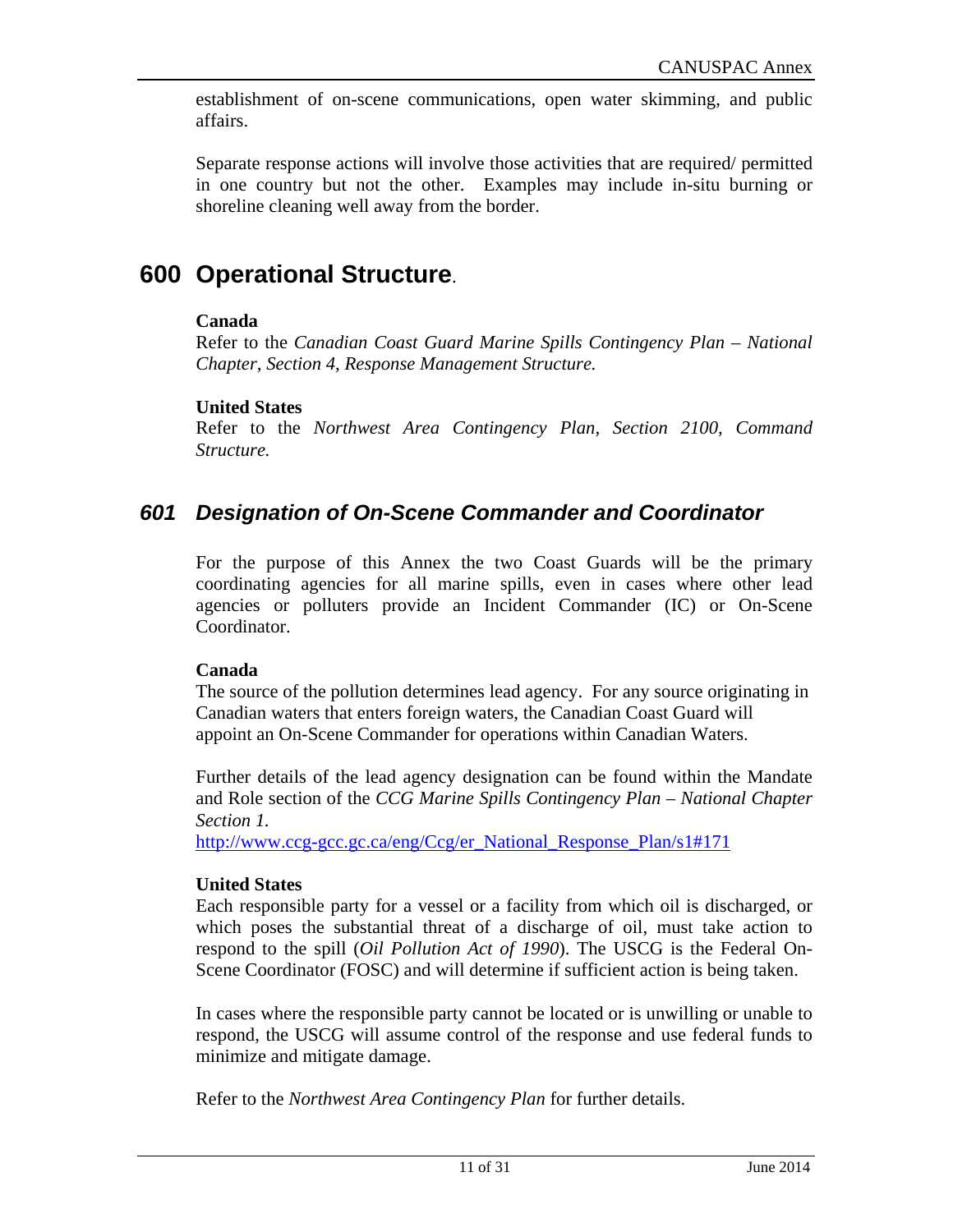#### *602 Other Critical Personnel*

#### **Canada**

Refer to the *Canadian Coast Guard Marine Spills Contingency Plan for Pacific Region* and its accompanying Area Plan for specific personnel involved in a response.

#### **United States**

Refer to the *Northwest Area Contingency Plan* (NWACP) Section 9101, Regional Response Team and Area Committee Charter.

## *603 Government Resources Available for Normal Response Operations*

Refer to the *Canadian Coast Guard Marine Spills Contingency Plan - Pacific Region Area Plan* and *Northwest Regional Area Plan for Response Inventory*.

See Appendix 4 for locations of response resource depots.

## *604 Liaison Officer*

During a coordinated response, both Coast Guards shall exchange representatives to participate as International Coast Guard liaison officers to facilitate the flow of information and to support coordinating activities two separate command posts are used.

The liaison officer shall report to the respective OSC. Such a representative shall be someone with some degree of decisions-making authority, plus functional knowledge and experience in;

- spill management
- contingency planning
- pollution response equipment
- the Joint Contingency Plan, and
- Coast Guard and industry response capabilities.

International Coast Guard Liaison officers shall have immediate access to, and be able to speak for, their own Coast Guard On-Scene Commander or Coordinator.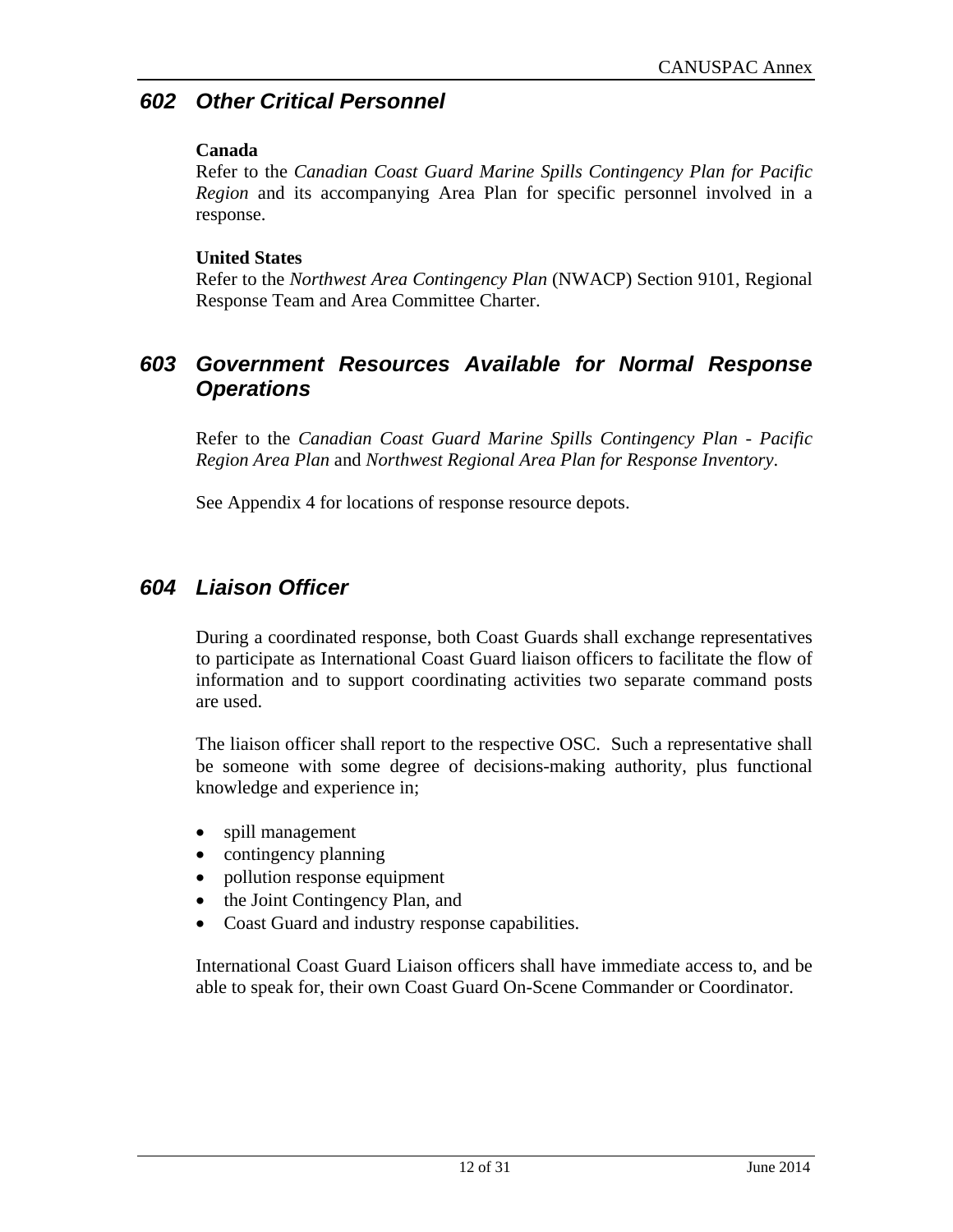## **700 Notification Procedures**

#### **Emergency Notifications**

#### 1. **Notifications to Canada**.

In the event of a harmful substance incident in U.S.contiguous waters that requires notification to the Canadian authorities the following office shall be notified:

Casnadian Coast Guard Regional Marine Information Center:

1-800-889-8852 (24-hour number)

#### 2. **Notifications to United States.** In the eve

In the event of a harmful substance incident in Canadian contiguous waters that requires notification to the American authorities the following office shall be notified:

USCG Sector Puget Sound at the 24-hour Joint Harbor Operations Center in Seattle.

#### **Ph: 206-217-6001**

#### **Fax: 206-217-6348**

#### *701 Plan Activation*

The CCG Assistant Commissioner or the District Commander 13th Coast Guard District, or their designated representatives, may activate by agreement the JCP and CANUSPAC Annex. The JCP and CANUSPAC Annex shall be activated only by formal initiation. This will normally be done by telephone followed by an activation message or letter sent via email or fax. Refer to Appendix 5 of the JCP for message format.

The activation of the CANUSPAC Annex will occur when:

- A pollution incident originates within the area of responsibility of one Party and is accompanied by a threat of the pollutant spreading into the area of responsibility of the other Party, or where the spreading has already occurred;
- A pollution incident occurs where no pollutants have spread, or threaten to spread into both areas of responsibility, but the magnitude of the incident or other factors makes a joint response desirable; or
- A pollution incident originates outside the areas of responsibility of both Parties and results in a threat to the spread of the pollutant into the area of responsibility of one or both Parties.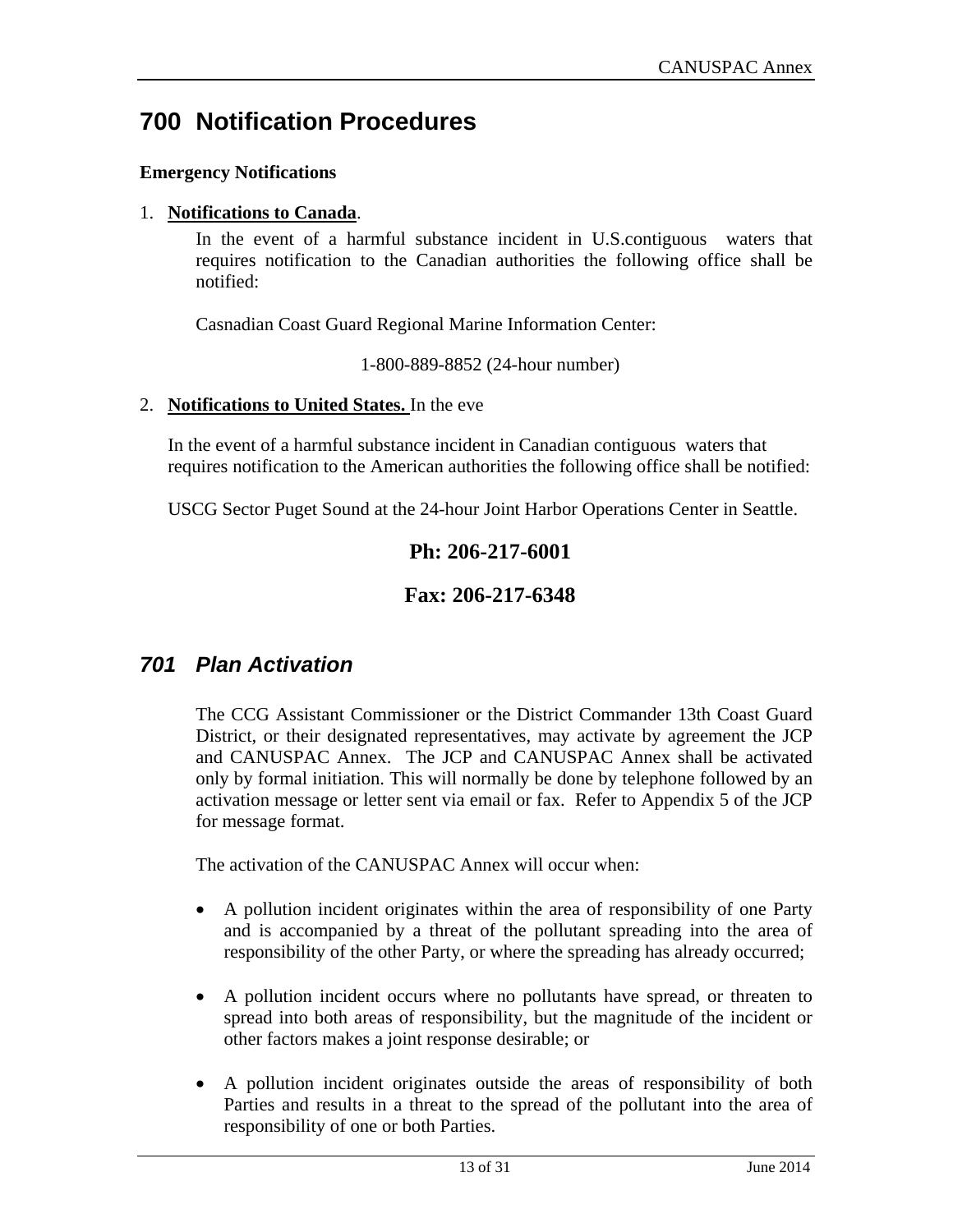## *702 Plan Deactivation*

A recommendation to deactivate the JCP in response to a particular incident shall be made by agreement of the two OSCs. The JRT co-chair from the Party which originally activated the JCP shall deactivate it by message after consultation with the co-chair from the other Party. The message will clearly establish the date and time of the cessation of the joint response. Refer to Appendix 6 of the JCP for message format.

## **800 Procedures for Border Clearance**

#### *801 Responding from Canada into the United States - Customs and Excise Regulations*

During an emergency, United States Customs and Border Protection Regulations provide for the movement of work force and equipment from Canada into the United States. Title 19, United States Code Section 1322 International Traffic and Rescue work, (b) states (in part):

*The Secretary of the Treasury may provide by regulation or instruction for the admission, without entry and without the payment of duty or tax imposed upon or by reason of importation, of:* 

*(1) Aircraft, equipment, supplies, and spare parts for use in searches, rescues, investigations, repairs, and salvage in connection with accidental damage to aircraft,* 

*(2) Fire-fighting and rescue and relief equipment and supplies for emergent temporary use in connection with,* 

*(3) Rescue and relief equipment and supplies for emergent temporary use in connection with floods and other disasters* 

Pursuant to this section, U.S. Customs and Border Security Regulations allow pollution response, rescue and relief equipment into the country without payment of duty.

#### **801.1 Customs and Excise Procedures for entry into the United States**

When federal involvement becomes necessary in a trans-boundary incident, a USCG official notifies U.S. Customs and Border Protection Service (USCBP) Port Director that the JCP (CANUSPAC) has been activated, and that CCG and/or response organization personnel and equipment will be arriving to deal with a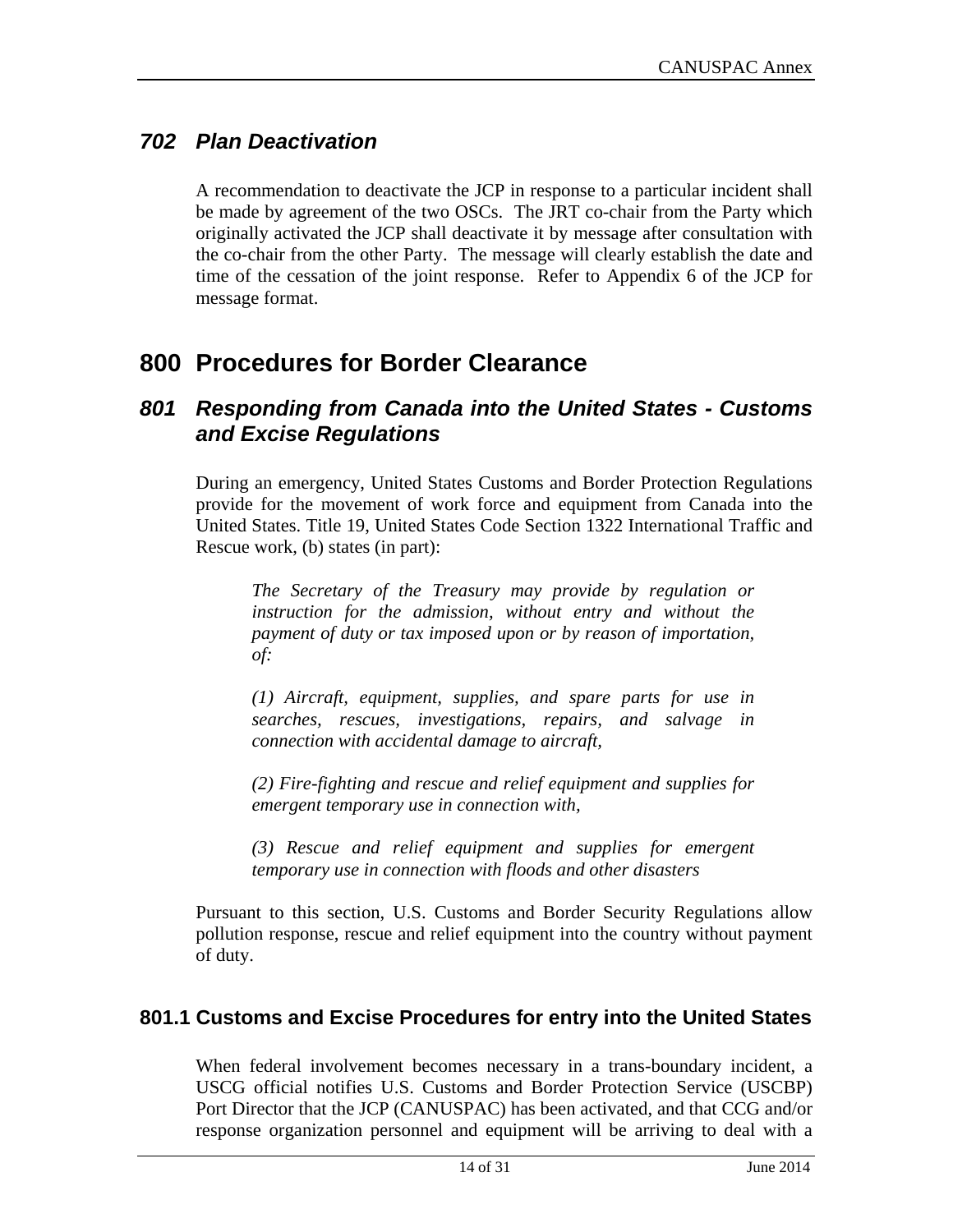release affecting or threatening the United States. The telephone notification will be followed by a FAX to U.S. Customs and a copy to the FOSC.

U.S. Customs and Border Protection Service should be notified as soon as possible after the arrival in the U.S. of any carrier and/or equipment. This may be done by telephone and/or fax if necessary. In no way shall any carrier responding to an emergency be delayed by U.S. Customs to report its arrival.

The United States Customs and Border Protection Service Port Director may authorise or direct the following;

- Expedited entry/clearance for response equipment involved with emergency response with no duty or other fees to be collected (clearance is valid for 90 days).
- Where equipment enters the United States at other than a port of entry, e.g., air or water, it must be reported to USCBP within 10 days, or as soon as is practicable.
- Material, equipment and supplies dispatched from Canada must remain under supervisory control of an appropriate Canadian authority.
- Equipment brought into the United States must be returned to Canada within 90 days unless an extension is granted or other arrangements are made at the time of entry or during the response. Consumables need not be brought back into Canada.
- Equipment returning to Canada will be required to be checked out through USCBP prior to the leaving the United States.

#### **801.2 Employment and Immigration Regulations for entry into the United States**

The Immigration and Nationality Act provides the USCBP the responsibility for regulating the movement of people across the international borders into the U.S. This includes the ability to expedite the movement of emergency workers from Canada into the U.S., upon request from the USCG, to assist the U.S. in responding to emergencies.

Section 212(d)(3) of the Immigration and Nationality Act provides the District Director, USCBP, the discretion to allow Canadian workers, with special skills, who might not otherwise be allowed into the U.S. to temporarily enter the U.S. to assist in the response;

 When United States federal involvement in a trans-boundary incident becomes necessary, a USCG official notifies USCBP of an international spill and the need for trained Canadian workers to support the emergency response.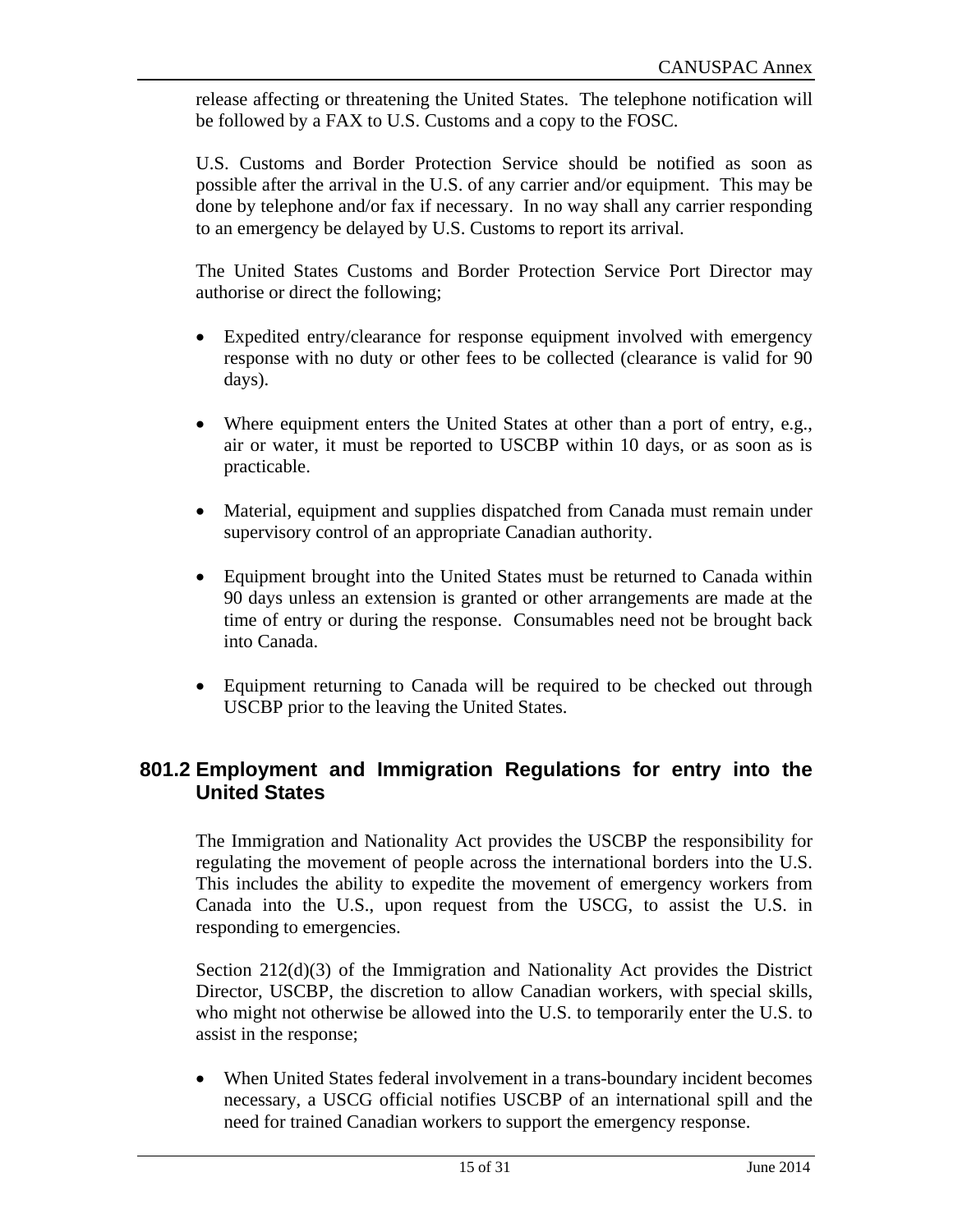- The USCG official must specify that the Canada/United States Joint Plan/CANUSPAC has been activated. Initial telephone notification will be followed up with a FAX to USCBP and the FOSC.
- The USCG official certifies to the USCBP that insufficient trained response workers are available to respond in a timely manner.
- Secure from United States Immigration a form 1-94 for each foreign worker that is not a citizen of Canada or of the British Commonwealth. All personnel should have government identification with them. In addition, non-Canadian citizens must have passport or visa with them.
- Response organisations must provide safe transport for an USCBP Inspector to inspect response operations.
- US Coast Guard should provide 24-hour advanced notice of entry if possible.
- Workers from Canada may work only 90 days in the United States, unless other provisions are made.
- Upon departing the United States, the Canadian workers must check out through an Immigration and Naturalization Service (INS) office.

See Appendix 1 for full contact information for U.S. Customs and Border Protection.

See Appendix 2 for the U. S. Customs and Immigration checklist.

#### *802 Responding from the United States into Canada - Revenue Canada Regulations*

In the event of an emergency, Customs Border Services have specific regulations governing the movement of persons and goods. Revenue Canada Memorandum D8-1-1 provides guidelines and information regarding the temporary importation of emergency equipment.

Officials of federal, provincial or municipal governments may declare emergencies. However, when time or circumstances do not permit an official notice of an emergency, Customs Officers will have to assess the situation as it develops by consulting with local response agencies.

When time permits, a Temporary Admission Permit E29B will be issued covering all equipment and supplies not consumed in Canada. This permit will be issued covering emergency supplies and equipment without collection of security (duty or Goods and Services Tax GST). In the case of consumables being imported, the duty and GST is waived by virtue of tariff item No.9993.00 and Order-In-Council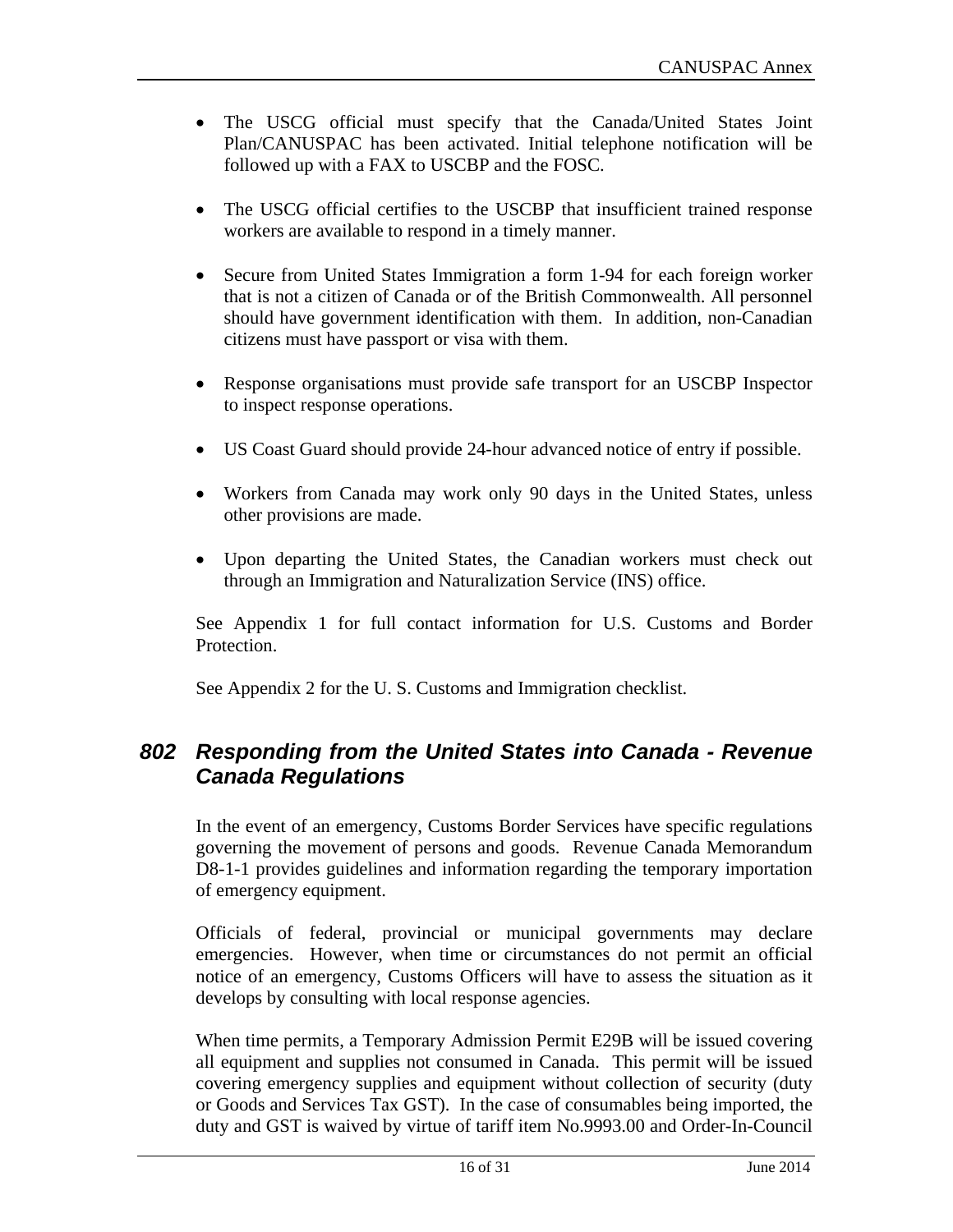73-2529. When the situation is urgent, the paperwork will be reduced to a simple blotter record of the E29Bs describing the goods in general terms. This record can be cancelled whenever evidence that the goods have been consumed or exported from Canada is provided, preferably from an official or person involved in the emergency situation.

When goods are brought into Canada, where there are no Customs or Royal Canadian Mounted Police in attendance, a record kept by a responsible individual (i.e. federal officer, municipal mayor, provincial government representative or other individual charged with responsibility of directing the emergency countermeasures) will be accepted for the purpose of completing form E29B.

#### **802.1 Revenue Canada Procedures**

The CCG IC will notify the Canada Border Service Agency at the port of entry as soon as possible that the JCP/CANUSPAC has been activated, and goods will be entering Canada. The telephone notification will be confirmed with a FAX and/or email to Customs and a copy to the OSC.

The driver of the vehicle/vessel/aircraft transporting goods to Canada should adhere to the following:

- Carry two copies of the equipment list including serial numbers and monetary value. Stop at U.S. Customs during crossing to get the equipment list stamped. A copy of any lists presented to Canada Customs, preferably with some type of Canada Customs stamp, should expedite the return of equipment to the United States.
- Present the list to Canada Customs for clearance approval. Should problems arise, ask to speak to a Senior Officer (usually a Superintendent). Report to Canada Customs when leaving Canada so that temporary admissions permits can be cancelled.

#### **802.2 Employment and Immigration Regulations for entry into Canada**

Emergency response personnel may be granted entry under the *Canada Immigration Act* section 19(1)(j), which allows them to be granted admission as visitors. Under this provision responders are not required to obtain employment authorization. It is advised that personnel carry a visa or other proof of citizenship.

Provisions under the *Canada Immigration Act Section 19(3)* provide for case by case admission of people with special skills that would otherwise not be admissible.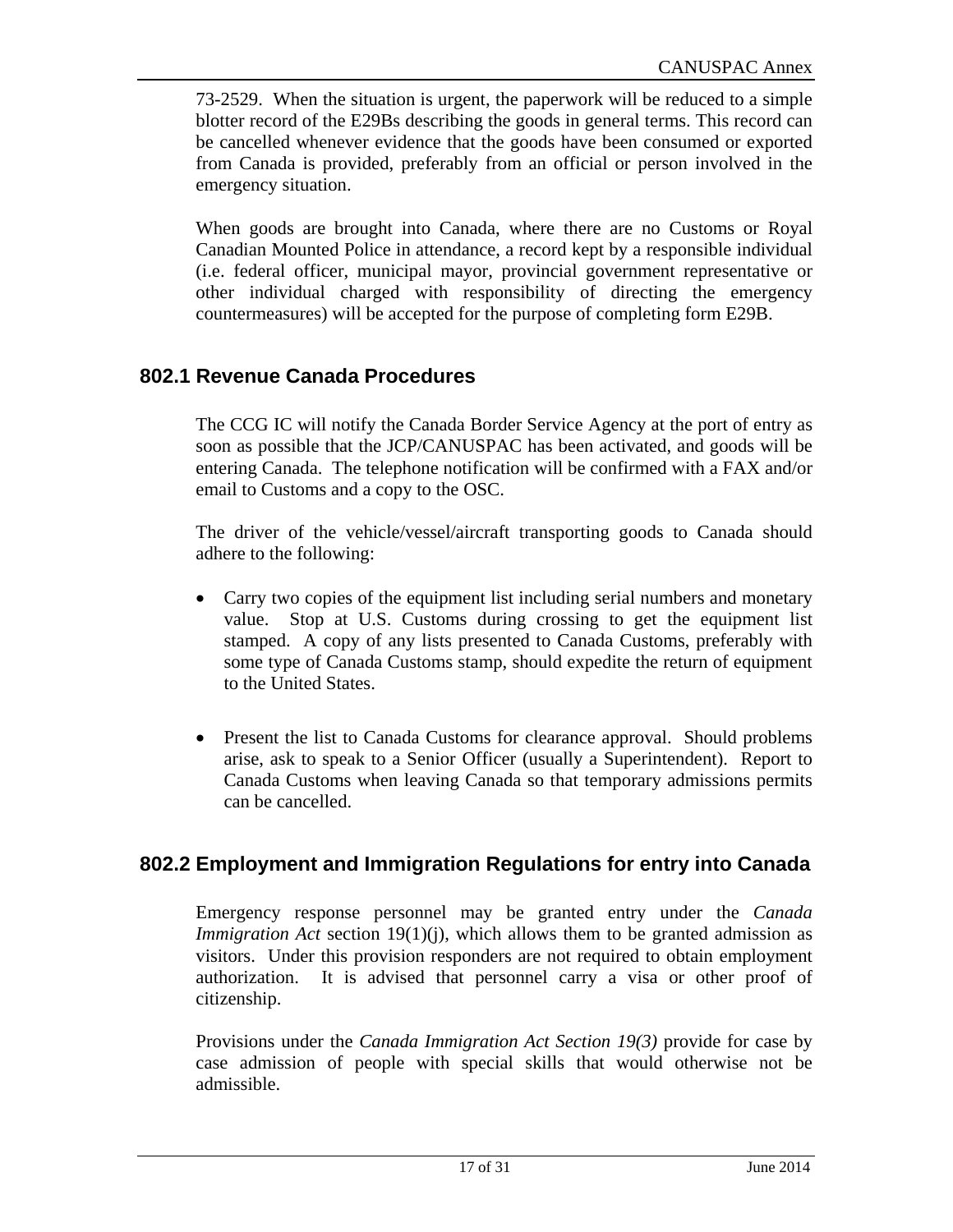#### **802.3 Employment and Immigration Procedures for entry into Canada**

Employment and Immigration officers are not always present at Customs Border Crossings. In their absence, Customs Border Services may function on behalf of Employment and Immigration and grant temporary authority to work in Canada on an emergency basis. To facilitate the process of gaining temporary authority to work in Canada, United States citizens should notify the specific Border Crossing of their needs prior to arriving for entry into Canada. It is also advisable for United States responders to co-ordinate entry for an official of the CCG involved in the emergency situation by contacting Employment and Immigration / Customs and confirm the need for their entry into Canada.

Refer to Appendix 1 for full contact information for Canada Customs, Excise and Taxation Agency and Canada Citizenship and Immigration.

Refer to Appendix 2 for Canada Customs and Immigration checklist.

CBSA has a "Procedures for processing"

## **900 Procedures for the Non-Application of Coasting Trade Laws**

#### *901 Canadian Equipment entering into the United States*

U.S. Customs officials, with prior notification, will allow the entrance of Canadian response equipment during an emergency without duty in accordance with the following regulation (19 CFR §10.107).

During an emergency, United States Customs and Immigration Regulations provide for the movement of work force and equipment from Canada into the United States. Section 1322(b) of Title 19, United States Code, states (in part):

*The Secretary of the Treasury may provide by regulation or instruction for the admission, without entry and without the payment of duty or tax imposed upon or by reason of importation, of fire-fighting and rescue and relief equipment and supplies for emergent temporary use in connection with conflagrations.* 

*Rescue and relief equipment and supplies for emergent temporary use in connection with floods and other disasters.*

Pursuant to this section, United States Customs Regulations allow rescue and relief equipment into the country without payment of duty.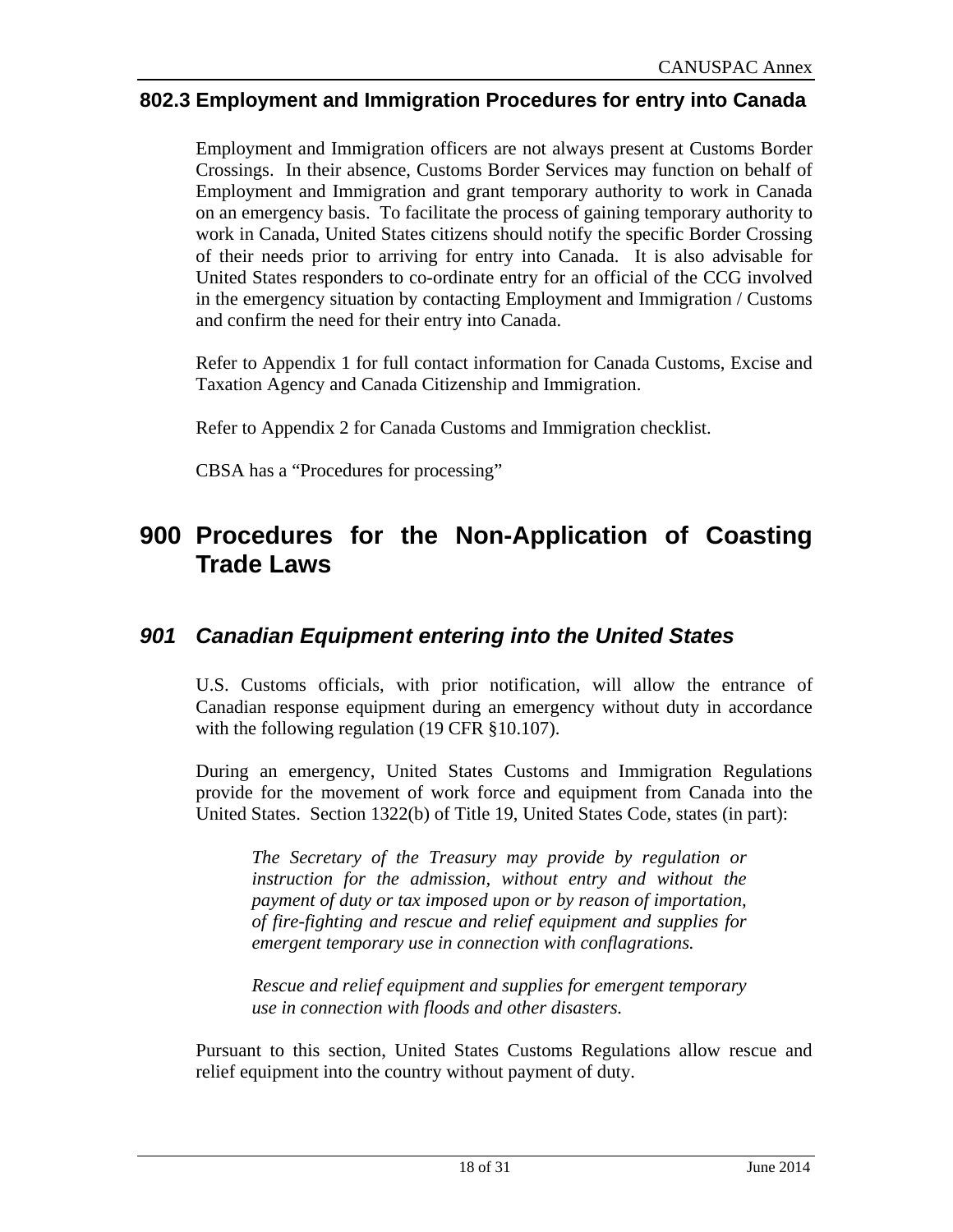When federal involvement becomes necessary in a trans-boundary incident, a USCG official notifies United States Customs and Border Security Agency, Port Director that the JCP / CANUSPAC Annex has been activated to deal with a release affecting or threatening the United States. The telephone notification will be confirmed with a FAX to Customs and a copy to the FOSC.

The United States Customs Port Director may authorize or direct the following:

- U.S. Customs should be notified as soon as possible after the arrival in the U.S. of any carrier and/or equipment. This may be done by telephone and/or fax if necessary. In no way shall any carrier responding to an emergency be delayed by Custom to report its arrival.
- Expedited entry/clearance for response equipment involved with emergency response with no duty or other fees to be collected (clearance is valid for 90 days).
- Where equipment enters the United States at other than a port of entry, e.g., air or water, it must be reported to United States Customs within 10 days, or as soon as is practicable. Material, equipment and supplies dispatched from Canada must remain under supervisory control of an appropriate Canadian authority.
- Equipment brought into the United States must be returned to Canada within 90 days unless an extension is granted or other arrangements are made at the time of entry or during the response; and consumables need not be brought back into Canada.
- To facilitate the movement of equipment across the border into the United States and back into Canada, it is advisable to identify ahead of time, which Ports of Entry are open at the time projected for crossing.
- It is important to maintain a list of equipment and supplies carried in each vehicle to be taken across the border. This list will be presented to the United States Customs Agent when crossing the border. It will help re-entry into Canada if the list has been stamped by Canadian Customs prior to departing Canada.
- Canadians will be required to check equipment through United States Customs prior to leaving the United States. Canadian-flag oil spill recovery vessels must report arrival and make entry when coming into the U.S. These vessels may discharge oil recovered from U.S. waters to a U.S. port (SEC.1117. 46 USC 12101) (P. L. 104-324 §1117).

#### *902 U.S. equipment entering into Canada*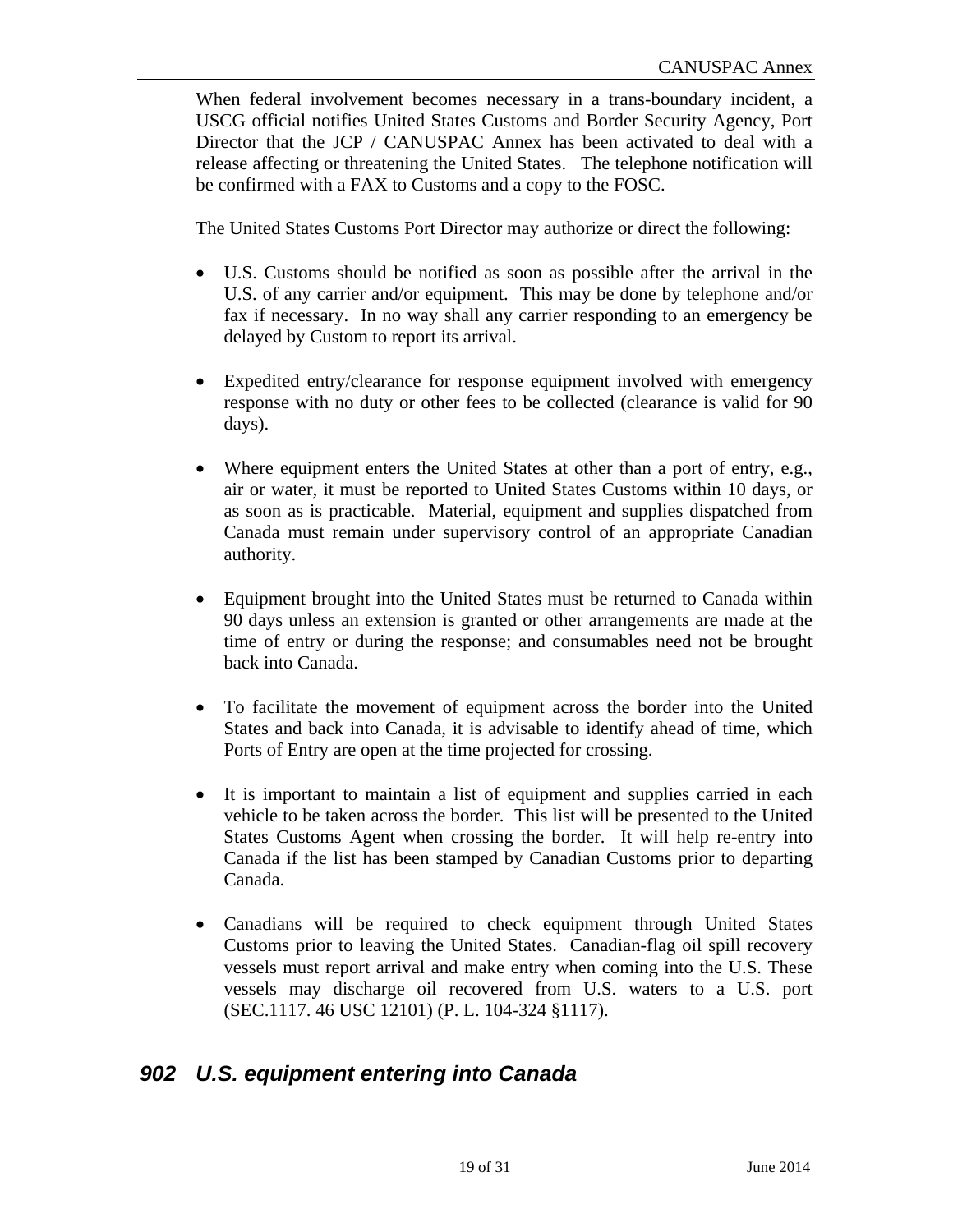Remission of duties may be granted to response equipment imported into Canada to be used temporarily for an actual or imminent pollution incident. Goods do not include personnel and all goods that have not been expended or destroyed in resolving the emergency must be exported from Canada. The issuance of Canada Customs form E29B by Customs officers will be required at the time of importation or after the fact depending on the circumstances. Where Customs officers or Royal Canadian Mounted Police are not in attendance a record will be kept by a responsible person for completing the E29B.To ensure that there are no undue impediments and to expedite such procedures for the importation of equipment requires co-ordination by responsible agencies with field Customs officials. Local Senior Customs officials should be included in Area Planning meetings and Regional Environmental Emergency Team (REET) meetings whenever possible.

## **1000 Exercises**

The scope and frequency of exercises will be in accordance with the JCP. See section 302.

## **1100 Detailed Sections to the Operational Supplement**

#### *1101 Communications Plan*

During the notification stage of an incident involving the joint plan activation, communications will generally be via telephone, email and fax. Incident specific communications will be assembled into a communications plan as quickly as possible and distributed via fax and email.

Cell phones can be used when and where there is adequate coverage.

VHF radio will also be used extensively during an incident, especially on scene. Common radio frequencies may be utilized and will be included in the incident specific communications plan.

As an incident progresses, a more detailed specific Communications Plan and equipment list will be developed for the incident action plan. This communications plan will be developed between the CCG and USCG OSC's.

#### **Canada**

Refer to the *Canadian Coast Guard Marine Spill Contingency Plan – Pacific Region Chapter* for information on Command Posts. The Coast Guard uses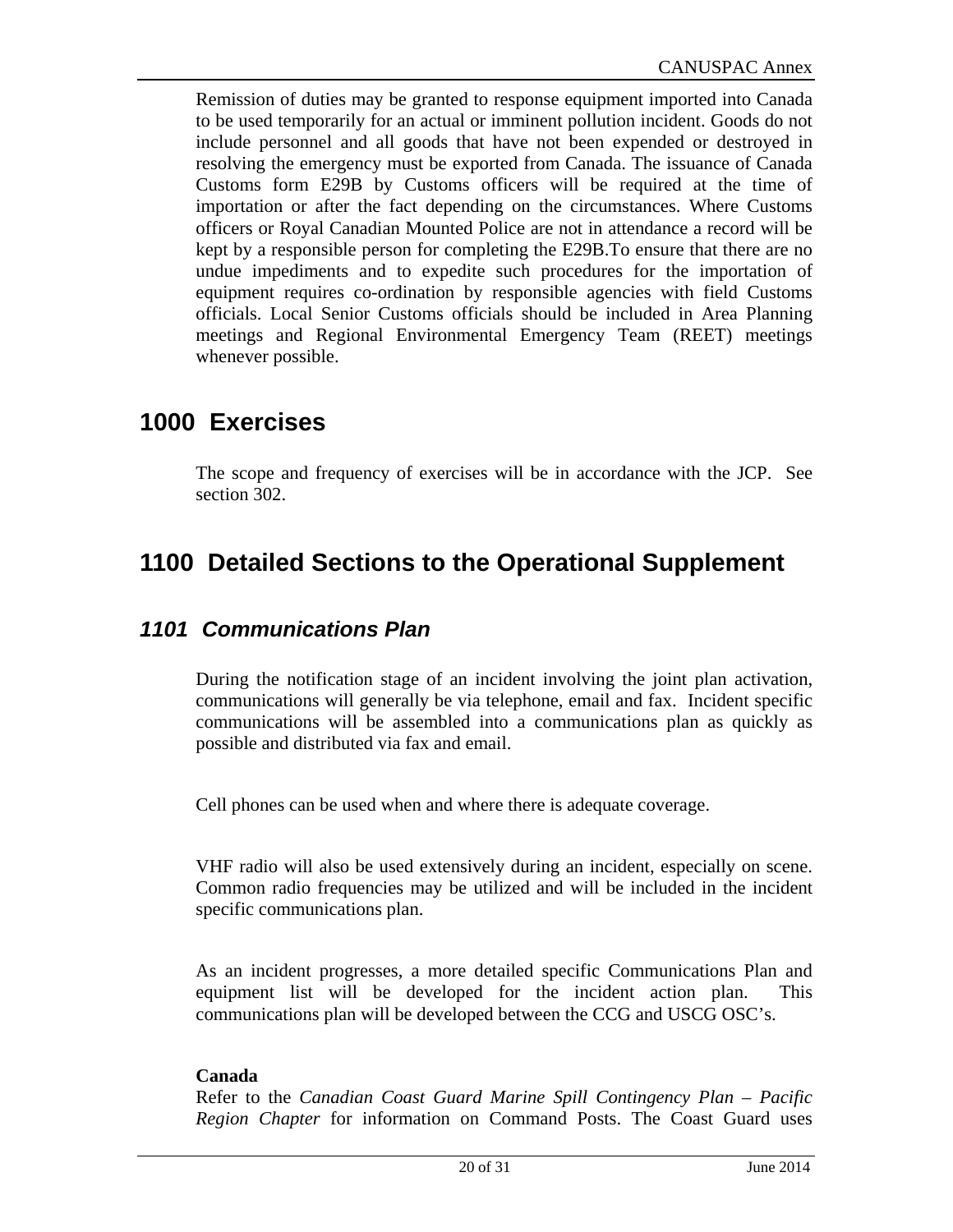several channels as stand alone simplex and has access to repeaters in cooperation with private industry.

#### **United States**

Communications information is found in *Northwest Area Contingency Plan, Section 9501 Communications Manual.* 

#### *1102 Response Resources Inventory*

#### **Canada**

Refer to the *Canadian Coast Guard Marine Spills Contingency Plan for Pacific Region* and the accompanying *South Coast and Interior Area Plan* for response inventory located at each site.

#### **United States**

Refer to the *Northwest Area Contingency Plan, Geographic Response Plans for the Strait of Juan De Fuca and San Juan Islands* for response inventory .

#### *1103 Sensitive Environments Plan*

#### **Canada**

Environment Canada's National Environmental Emergency Center ( NEEC) will coordinate all environmental sensitivity information Other federal, First Nation, provincial and/or local sources of environmental sensitivity information will be incorporated into an Environmental Unit with the ICS.

#### **United States**

The National Oceanographic and Atmospheric Administration Scientific (NOAA) Support Coordinator will coordinate all Environmental Sensitivity Information (ESI). Sources of this information will be ESI maps and the *Sensitive Areas Contingency Plan* part of the *Subarea Contingency Plan*. Real-time environmental information will be obtained via discussions with appropriate resource personnel from US Fish and Wildlife Service, NOAA Fisheries, Washington State Fish and Wildlife and other local knowledge sources.

#### *1104 Logistics Plan*

#### **Canada**

Refer to *Canadian Coast Guard Marine Spills Contingency Plan- Pacific Region Area Plan.* 

#### **United States**

Refer to the *Northwest Area Contingency Plan*.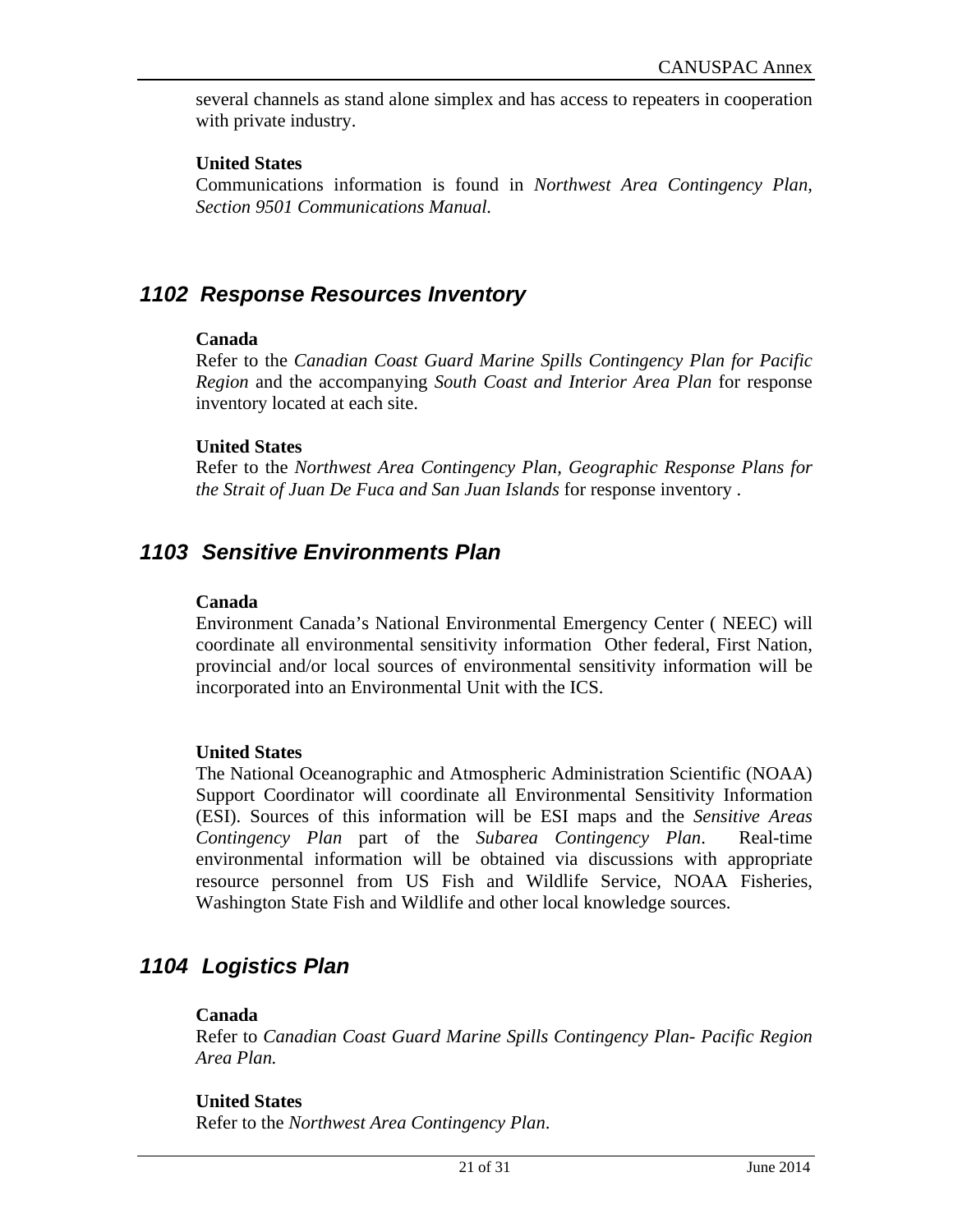#### *1105 Integration of Volunteers*

#### **Canada**

Refer to *Canadian Coast Guard Marine Spills Contingency Plan - National Chapter Section 2-2.* 

#### **United States**

Volunteer information is found in the *Northwest Area Contingency Plan*.

## *1106 Salvage and Rescue Inventory*

See Appendix 1 for contact information

#### **Canada**

| Rescue:  | Contact the Rescue Coordination Centre via CCG RMIC                |
|----------|--------------------------------------------------------------------|
| Salvage: | Contact the Transport Canada Marine Safety Office via CCG<br>RMIC. |

#### **United States**

Rescue: Contact the 13<sup>th</sup> Coast Guard District Command Center

Salvage: The USCG has authority to access Federal civilian equipment, personnel and services. The current list of civilian contractors with a Basic Ordering Agreement (BOA) is accessible through the *Northwest Area Contingency Plan*.

## *1107 Disposal*

#### **Canada**

Disposal of hazardous waste in British Columbia falls under the authority of the Provincial Government through the BC MOE. The *Waste Management Guidelines for Marine Oil Spill Response in British Columbia* and *Inventory of Potential Sites for Disposal / Storage of Oily Waste* provide guidance on this matter.

#### **United States**

Refer to *Northwest Area Contingency Plan, Section 9405, Washington State Disposal Guidelines*.

## *1108 Joint Response Team Contact List*

Refer to Appendix 1 for current contact information.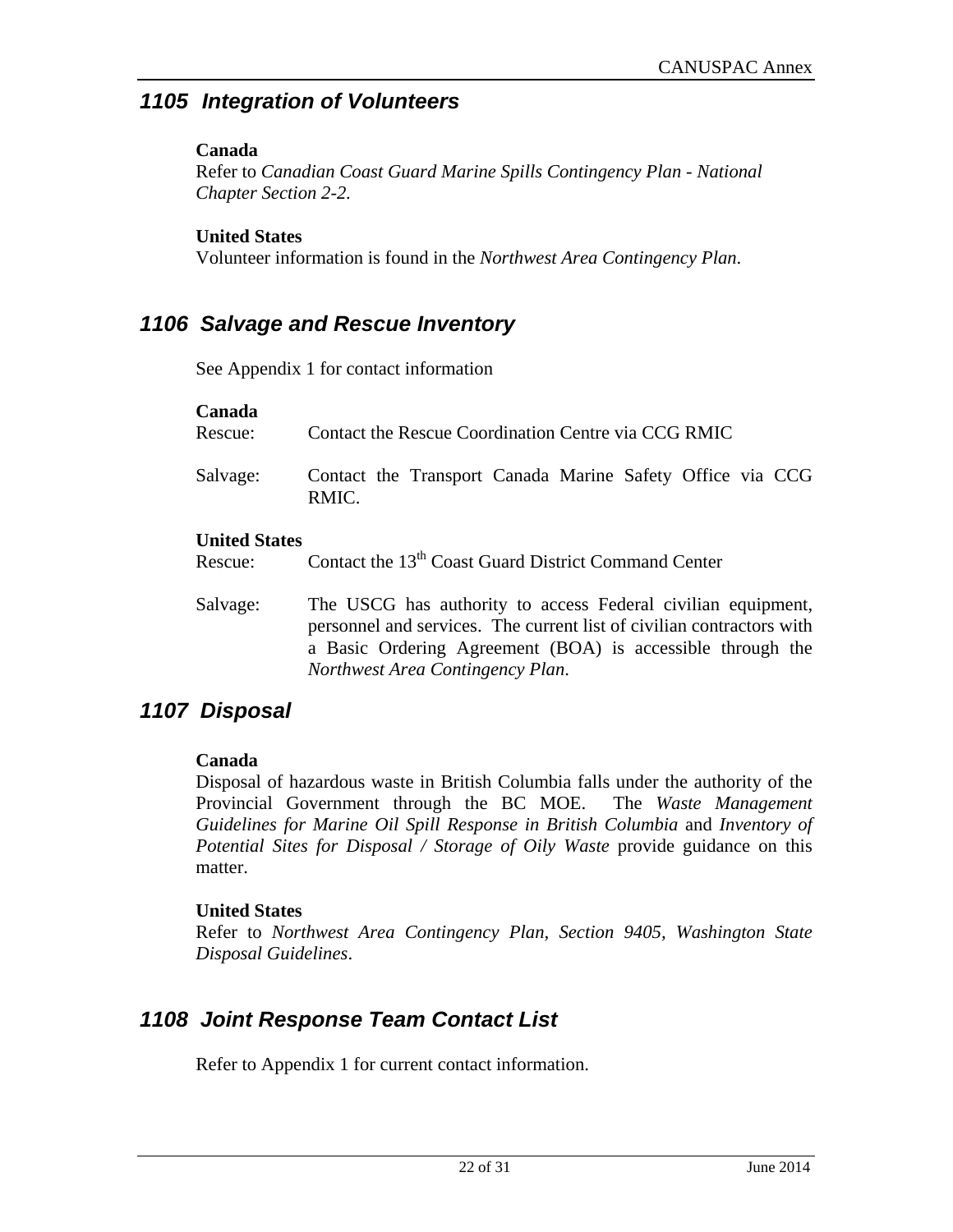## *1109 Public Information Coordination*

Coordinated public information releases are preferred but not always possible. To the maximum extent possible, coordinated press and media releases/briefings will be conducted. If joint press releases are not possible, the respective public affairs officers will coordinate to the maximum extent possible to ensure information released separately is consistent and accurate.

#### **Canada**

Refer to Canadian Coast Guard Marine Spills Contingency Plan-National Chapter, Section 4.3 and Pacific Chapter, Section 3 and Section 2-Operational Annex.

#### **United States**

Refer to the NWACP Joint Information Center Manual developed for the National Response Team by the USCG Public Information Assist Team.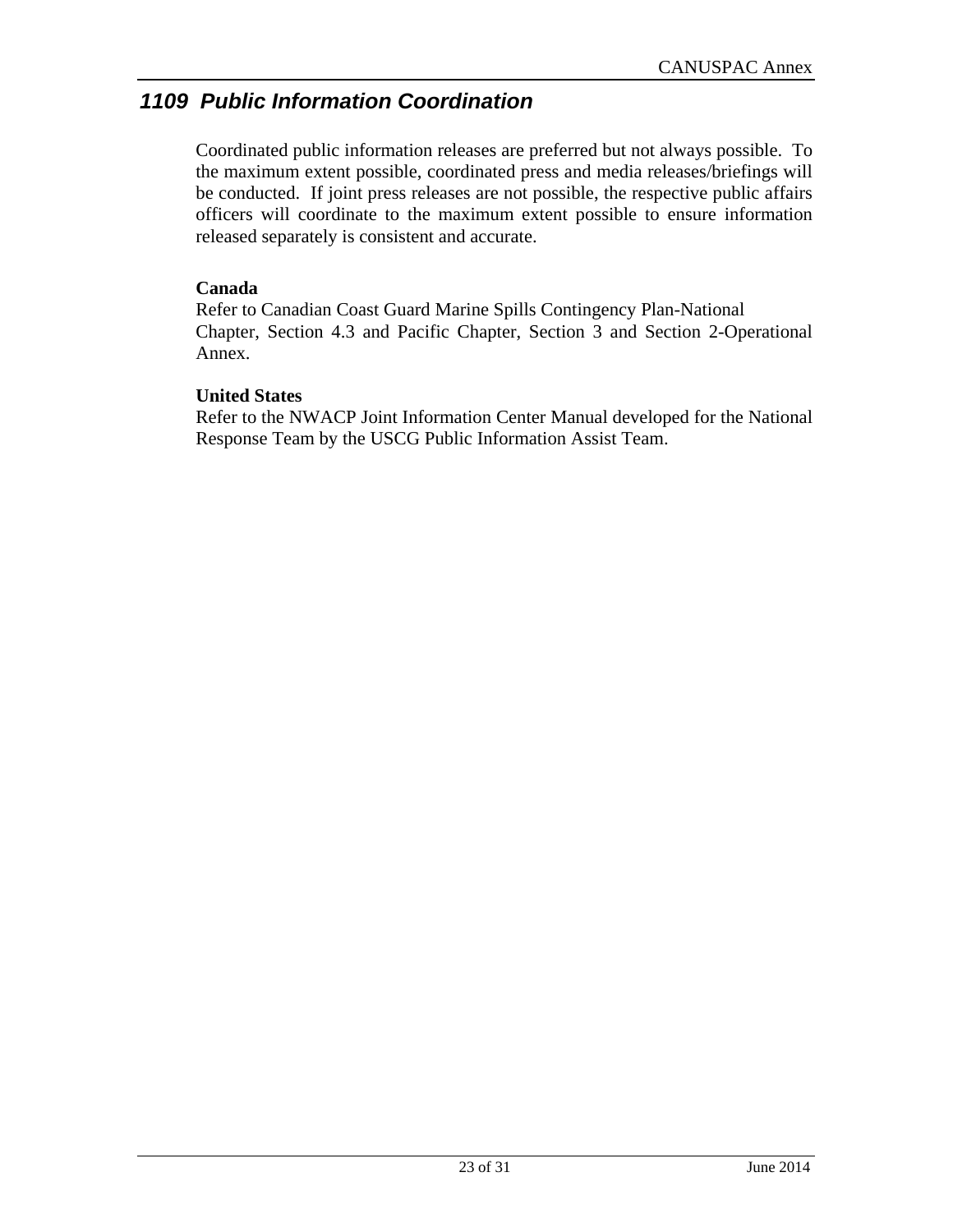# **Appendix 1: Contact List**

| <b>Canadian Coast Guard</b>     |                                             |
|---------------------------------|---------------------------------------------|
| <b>Assistant Commissioner</b>   | <b>Regional Director of Marine Programs</b> |
| <b>Canadian Coast Guard</b>     | <b>Canadian Coast Guard</b>                 |
| <b>Western Region</b>           | <b>Western Region</b>                       |
| 25 Huron Street, Victoria, B.C. | 25 Huron Street                             |
| <b>V8V 4V9</b>                  | Victoria, B.C.                              |
| Ph. $250 - 480 - 2765$          | V8V 4V9Ph. 250 480 2711 Fax 250 480         |
| Fax. 250 480 2702               | 2702                                        |
|                                 |                                             |
| Superintendent                  | Senior Response Officer                     |
| <b>Environmental Response</b>   | <b>Environmental Response</b>               |
| <b>Canadian Coast Guard</b>     | <b>Canadian Coast Guard</b>                 |
| <b>Western Region</b>           | Sea Is. Base                                |
| 4260 Inglis Drive               | 4260 Inglis Drive                           |
| Richmond, B.C.                  | Richmond, B.C.                              |
| $V7B-1L7$                       | $V7B-1L7$                                   |
| Ph. (604) 270-3273              | Ph. (604) 270-4387                          |
| Fax. (604) 270-7349             | Fax. (604) 270-7349                         |
| Cell. (604) 340-1954            | Cell. (604) 816 7432                        |
|                                 |                                             |
| Senior Response Officer         | <b>MCTS</b> Vancouver                       |
| <b>Environmental Response</b>   | <b>Marine Information Centre</b>            |
| <b>Canadian Coast Guard</b>     | Ph. (604) 666-6012                          |
| 25 Huron St.                    | 18008898852                                 |
| Victoria, B.C.                  | Fax. (604) 666-8453                         |
| <b>V8V 2J8</b>                  |                                             |
| Ph. (250) 363-3861              |                                             |
| Fax. (250) 363-3076             |                                             |
| Cell. (250) 361-8319            |                                             |
|                                 |                                             |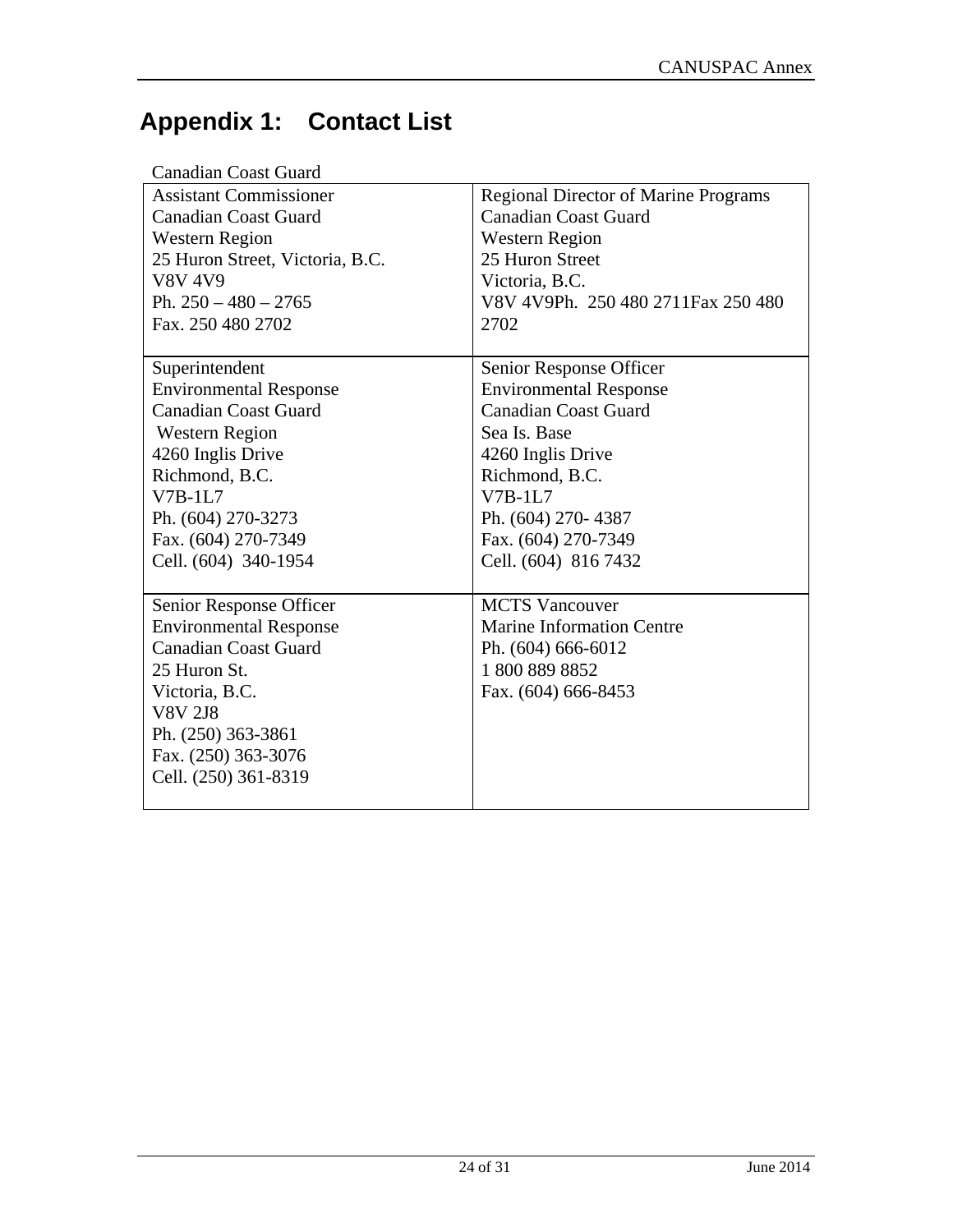| <b>United States Coast Guard</b>       |                                        |
|----------------------------------------|----------------------------------------|
| <b>District Commander</b>              | Incident Management & Preparedness     |
| <b>United States Coast Guard</b>       | Advisor                                |
| <b>Thirteenth Coast Guard District</b> | United States Coast Guard              |
| 915 Second Avenue Room 3590            | <b>Thirteenth Coast Guard District</b> |
| Seattle, WA 98174-1067                 | 915 Second Avenue, Suite 3408          |
| Ph. (206) 220-7001                     | Seattle, WA 98174                      |
| Fax. (206) 220-7009                    | Office: (206) 220-4662                 |
|                                        | Fax: (206) 220-7342                    |
| Chief, Response Division               | District 13 Command Center             |
| <b>United States Coast Guard</b>       | (Jackson Federal Bldg, Seattle, WA)    |
| <b>Thirteenth Coast Guard District</b> | Ph. (206) 220-7001                     |
| 915 Second Avenue Room 3506            | Fax (206) 220-7009                     |
| Seattle, WA 98174-1067                 |                                        |
| Ph. (206) 220-7001                     |                                        |
| Fax. (206) 220-7009                    |                                        |

| Canadian JRT Members               |                                     |
|------------------------------------|-------------------------------------|
| Superintendent                     | <b>Environment Canada</b>           |
| <b>Environmental Response</b>      | Manager, Enforcement Division       |
| <b>Canadian Coast Guard</b>        | Pacific and Yukon Region            |
| <b>Western Region</b>              | 201-401 Burrard Street, Vancouver   |
| 4260 Inglis Drive                  | <b>B.C. V6C-3C4</b>                 |
| Richmond, B.C.                     | Ph. (604) 666-0064                  |
| $V7B-1L7$                          | Fax (604) 666-7463                  |
| Ph. (604) 270-3273                 |                                     |
| Fax. (604) 270-7349                |                                     |
| Cell. (604) 340-1954               |                                     |
|                                    |                                     |
| British Columbia Ministry of       | Transport Canada - Marine Safety    |
| Environment                        | <b>Regional Director</b>            |
| A/Manager, Hazard Management       | 602 - 800 Burrard St.               |
| <b>BC Ministry of Environment</b>  | Vancouver, B.C.                     |
| P.O. Box 9342, Stn Prov Govt       | V6Z 2J8                             |
| Victoria, BC V8W 9M1               | Ph.# $(604)$ -666-5470              |
| Tel: (250)387-9950                 | Fax # $(604)$ -666-5444             |
| cell: (250)686-3705                |                                     |
| FAX: (250)953-3856                 |                                     |
|                                    |                                     |
| Canada Board Services Agency       | <b>Canada Board Services Agency</b> |
| Superintendent, Immigrations       | Superintendent, Immigrations        |
| <b>Customs Operations Victoria</b> | 200 Highway #99                     |
| 107-816 Government St.             | Surrey, B.C.                        |
| Victoria, B.C.                     | V3S-9N7                             |
| <b>V8W 1X1</b>                     | Ph. (604) 541-5623                  |
| Ph. (250) 363-3339                 | Fax (604) 541-5621                  |
| Fax (250) 363-3179                 |                                     |
|                                    |                                     |

dian JDT Maml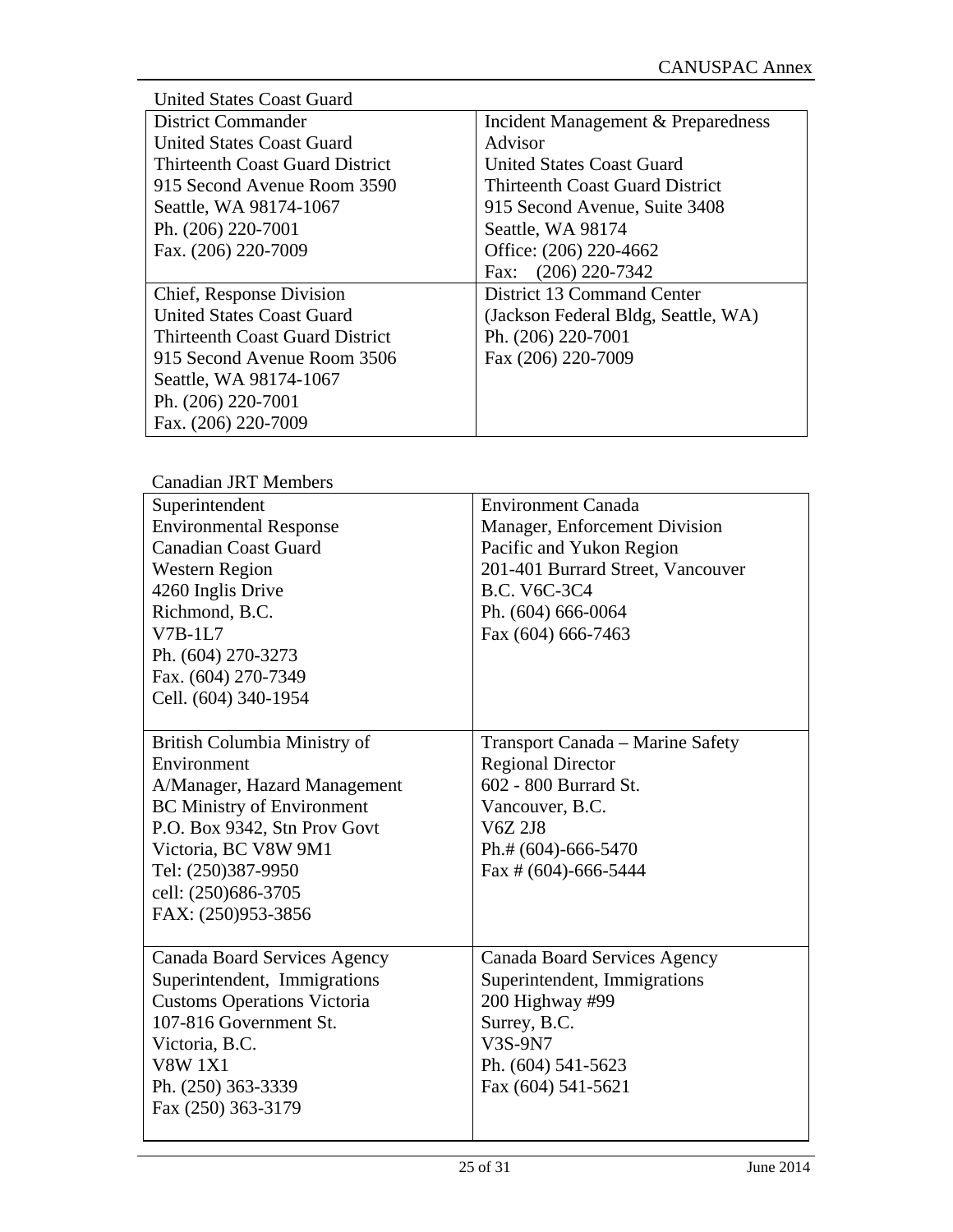| <b>United States JRT Members</b>            |                                         |
|---------------------------------------------|-----------------------------------------|
| <b>United States Coast Guard</b>            | U. S. Customs and Border Service        |
| Chief, Planning Division                    | Area Port Director                      |
| <b>United States Coast Guard</b>            | 9901 PACIFIC HIGHWAY                    |
| <b>Thirteenth Coast Guard District</b>      | <b>BLAINE, WA 98230</b>                 |
| 915 Second Avenue Room 3506                 | Ph<br>360-332-5771                      |
| Seattle, WA 98174-1067                      | 360-332-4701<br>Fax                     |
| Ph. (206) 220-7337                          |                                         |
| Fax. (206) 220-7342                         |                                         |
| 24 Hr (206) 220-7001                        |                                         |
|                                             |                                         |
| <b>NOAA</b>                                 | Commander (FOSC/COTP)                   |
| <b>Emergency Response Division</b>          | <b>Sector Puget Sound</b>               |
| 7600 Sand Point Way N.E.                    | <b>United States Coast Guard</b>        |
| Seattle, WA 98115-0070                      | 1519 Alaskan Way South                  |
| Ph. (206) 526-6317                          | Seattle, WA 98134-1192                  |
| Fax (206) 526-6329                          | Ph. (206) 217-6001                      |
| 24 Hr (206) 526-4911                        | Fax (206) 217-6348                      |
|                                             | e-mail: sectorpugetsoundcc@uscg.mil     |
|                                             |                                         |
|                                             |                                         |
| <b>Federal Emergency Management Agency</b>  | Department of Labor (OSHA)              |
| FEMA Region X                               | <b>Assistant Regional Administrator</b> |
| <b>National Preparedness Division</b>       | U.S. Department of Labor, OSHA          |
| <b>Technical Hazards Program Specialist</b> | 1111 Third Avenue, Suite 715            |
| 130-228th Street SW                         | Seattle, WA 98101-3212                  |
| Bothell, WA 98021                           | Ph<br>$(206)$ 553-5930                  |
| Ph (425)-487-4686                           | 24 Hr (800) 321-6742                    |
| 24 Hr (425) 487-4600                        | $(206)$ 553-6499<br>Fax                 |
| $(425)$ 487-4777<br>Fax                     |                                         |
| 24 Hr Fax (425)) 487-4404                   |                                         |
|                                             |                                         |
|                                             |                                         |
| <b>Environmental Protection Agency</b>      | Department of the Interior              |
| Manager, EPA Emergency Response             | Regional Environmental Officer          |
| Program                                     | U.S. Department of the Interior         |
| U.S. Environmental Protection Agency        | 500 N. E. Multnomah Street              |
| 200 Sixth Avenue,                           | Suite 356                               |
| Mailcode ECL-116                            | Portland, OR 97232-2036                 |
| Seattle, WA 98101                           | $(503)$ 231-6157<br>Ph                  |
| Ph<br>$(206)$ 553-1674                      | 24 Hr (503) 807-3829 (cell)             |
| 24 Hr (206) 553-1263                        | 24 Hr (503) 684-4082 (primary)          |
| $(206)$ 553-0175<br>Fax                     | Pager<br>none                           |
|                                             | Fax<br>$(503)$ 231-2361                 |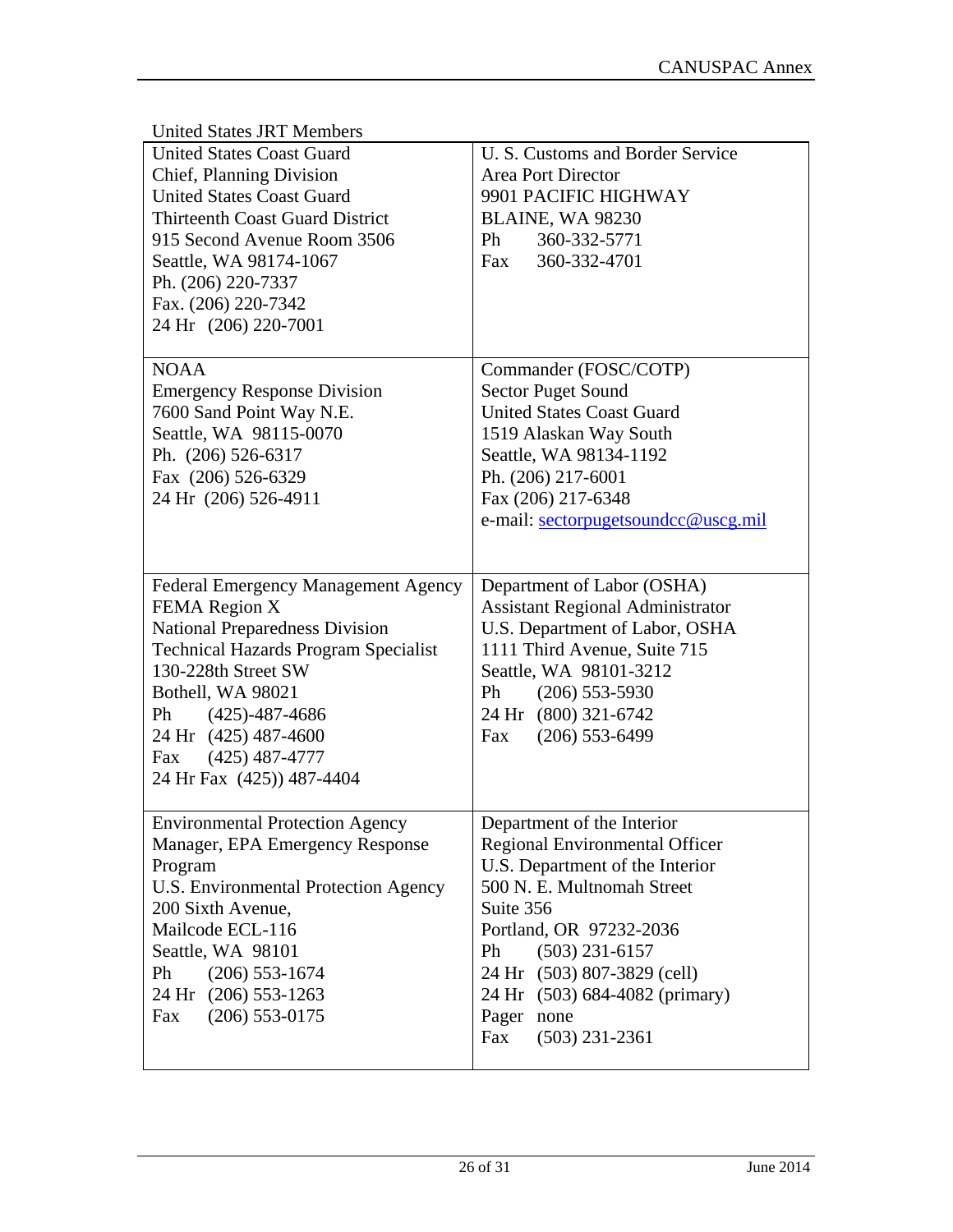| State of Washington<br>Spill Prevention, Preparedness, and<br><b>Response Acting Program Manager</b><br><b>Washington Department of Ecology</b><br>$M/S$ PV-11<br>Olympia, WA 98504-8711<br>$(360)$ 407-7450<br>Ph<br>24 hour (800) 258-5990<br>Fax (360) 407-6902 | General Services Administration (GSA)<br>Deputy Regional ER Coordinator<br><b>General Services Administration (FZM)</b><br>400 15th Street S.W.<br>Auburn, WA 98001-6599<br>$(253)$ 931-7024<br>Ph<br>Fax: (253) 931-7389 |
|--------------------------------------------------------------------------------------------------------------------------------------------------------------------------------------------------------------------------------------------------------------------|---------------------------------------------------------------------------------------------------------------------------------------------------------------------------------------------------------------------------|
|                                                                                                                                                                                                                                                                    |                                                                                                                                                                                                                           |
| Department of Defense                                                                                                                                                                                                                                              | Department of Energy                                                                                                                                                                                                      |
| (United States Army)                                                                                                                                                                                                                                               | <b>Emergency Preparedness Specialist</b>                                                                                                                                                                                  |
| Mr. Paul E. Peloquin                                                                                                                                                                                                                                               | U.S. Department of Energy                                                                                                                                                                                                 |
| U.S. Army Engineers                                                                                                                                                                                                                                                | P. O. Box 550 (A6-35)                                                                                                                                                                                                     |
| <b>North Pacific Division</b>                                                                                                                                                                                                                                      | Richland, WA 99352                                                                                                                                                                                                        |
| P.O. Box 2870                                                                                                                                                                                                                                                      | Ph<br>$(509)$ 376-8519                                                                                                                                                                                                    |
| Portland, OR 97208-2870                                                                                                                                                                                                                                            | 24 Hr (509) 373-3800                                                                                                                                                                                                      |
| Ph (503) 808-3887                                                                                                                                                                                                                                                  | $(509)$ 376-4485<br>Fax                                                                                                                                                                                                   |
| Fax (503) 808-3904                                                                                                                                                                                                                                                 |                                                                                                                                                                                                                           |
| $E$ -mail:                                                                                                                                                                                                                                                         |                                                                                                                                                                                                                           |
| peloquin.e.paul@nwd01.usace.army.mil                                                                                                                                                                                                                               |                                                                                                                                                                                                                           |
|                                                                                                                                                                                                                                                                    |                                                                                                                                                                                                                           |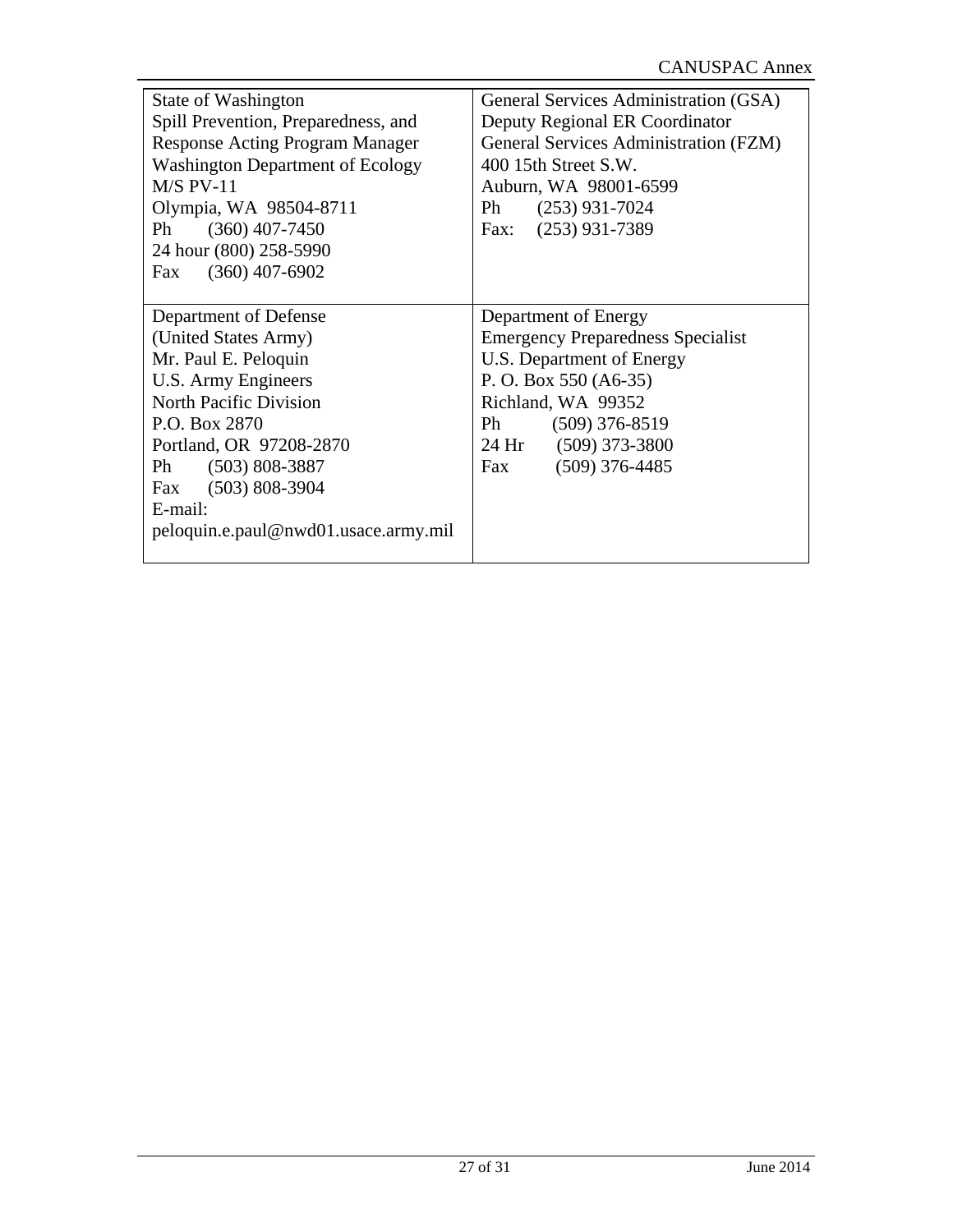| Canada Border Services Agency      |                                  |  |  |
|------------------------------------|----------------------------------|--|--|
| Superintendent, Immigrations       | <b>Customs Operations Sidney</b> |  |  |
| 200 Highway #99                    | Port of Sidney                   |  |  |
| Surrey, B.C.                       | 101-1640 Electra Blvd.           |  |  |
| V3S-9N7                            | Sidney, B.C.                     |  |  |
| Ph. (604) 541-5623                 | <b>V8L-5V4</b>                   |  |  |
| Fax (604) 541-5621                 | Ph. (250) 363-6644               |  |  |
|                                    | Fax (250) 363-6764               |  |  |
|                                    | Superintendent ph (250)363-6817  |  |  |
|                                    |                                  |  |  |
| <b>Customs Operations Victoria</b> | Superintendent, Customs          |  |  |
| 107-816 Government St.             | 200 Highway #99                  |  |  |
| Victoria, B.C.                     | Surrey, B.C.                     |  |  |
| <b>V8W 1X1</b>                     | V3S-9N7                          |  |  |
| Ph. (250) 363-3339                 | ph. $(604)535-9754$              |  |  |
| Fax (250) 363-3179                 | Fax (604) 541-5621               |  |  |
|                                    |                                  |  |  |
| <b>Commercial Operations</b>       |                                  |  |  |
| #28, 176 Street,                   |                                  |  |  |
| Surrey, B.C.                       |                                  |  |  |
| V3S-9R9                            |                                  |  |  |
| ph. (604)                          |                                  |  |  |
| Fax. (604) 538-8961                |                                  |  |  |
| attn "Administrative Supervisor"   |                                  |  |  |
|                                    |                                  |  |  |

#### U.S. Bureau of Customs and Border Protection (Customs)

| U.S. Bureau of Customs and Border | U.S. Bureau of Customs and Border |
|-----------------------------------|-----------------------------------|
| Protection (Customs)              | Protection (Customs)              |
| Port Director                     | <b>Area Port Director</b>         |
| 2202 Port of Tacoma Rd.           | 9901 Pacific Highway              |
| Tacoma, Wa 98421                  | Blaine, WA 98230                  |
| Ph. (206) 593-6338                | Ph. 24 hr. (360) 332-5707         |
| Fax: (206) 593-6351               | $(360)$ 332-2339<br>Fax:          |
|                                   |                                   |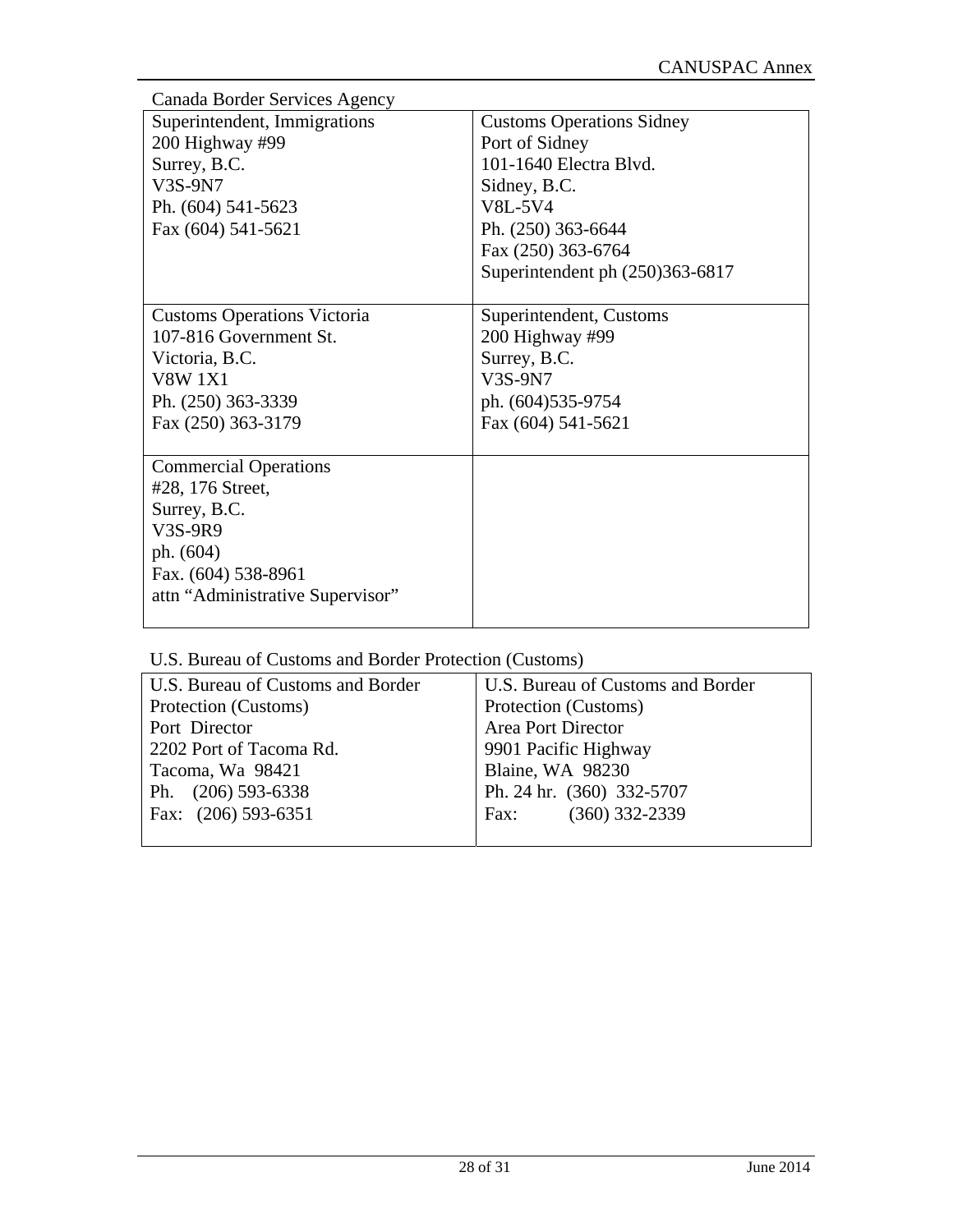## **Appendix 2: Customs/Immigration checklist - United States into Canada**

| Item# | Action Items prior to leaving for the Border.                            |  |
|-------|--------------------------------------------------------------------------|--|
|       | Has the JCP-CANUSPAC Annex been activated?                               |  |
|       | Has the OSC requested personnel or equipment assistance from the U.S.    |  |
|       | into Canada?                                                             |  |
|       | Has the Canadian Coast Guard informed the Canada Boarder Services        |  |
|       | Agency at the port of entry that the JCP been activated and US equipment |  |
|       | and/or personnel will be crossing the border?                            |  |
| 4     | Has the USCG or US contractors forwarded their personnel and equipment   |  |
|       | lists to the CCG?                                                        |  |
|       | Are the lists of personnel and equipment complete?                       |  |
| 6     | Have these lists been forwarded to the Canada Board Sevices Agency at    |  |
|       | the border crossing point?                                               |  |

| Item $#$                    | Action Items while en route to the Border.                                                                                                     |  |
|-----------------------------|------------------------------------------------------------------------------------------------------------------------------------------------|--|
|                             | Prior to leaving the U.S., ensure a duplicate copy of the personnel and<br>equipment list accompanies each vehicle or vessel.                  |  |
| $\mathcal{D}_{\mathcal{A}}$ | Ensure each vehicle or vessel has contact information for the CCG in case<br>there are problems at the border.                                 |  |
| 3                           | Upon arriving at the border, stop at the U.S. side of the border and have the<br>lists stamped.                                                |  |
| $\overline{A}$              | If there is a long back-up at the border, call your CCG contact who will<br>assist in expediting you through the line.                         |  |
| 5                           | Present the lists to the Canada Boarder Services Agency at the border. If<br>there is a problem, ask for the Senior Officer or Superintendent. |  |
| 6                           | If a problem continues, contact the CCG personnel who requested the<br>equipment or personnel?                                                 |  |
|                             | Retain copies of the lists for re-entry into the U.S.                                                                                          |  |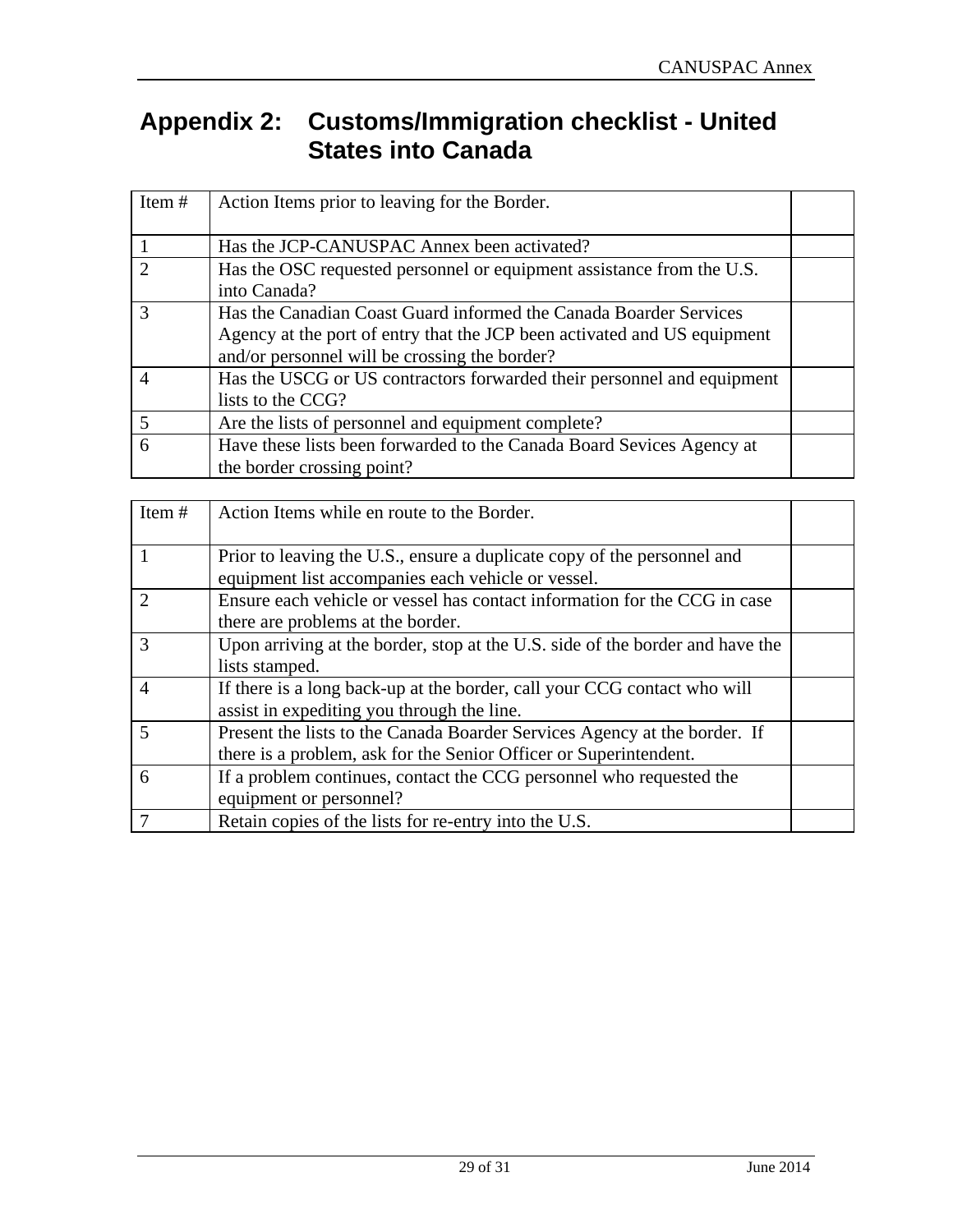## **Appendix 3: Customs / Immigration Checklist - Canada into United States**

| Item $#$                    | Action Items prior to leaving for the Border.                                                                                                                                                                          |  |
|-----------------------------|------------------------------------------------------------------------------------------------------------------------------------------------------------------------------------------------------------------------|--|
|                             | Has the JCP-CANUSPAC Annex been activated?                                                                                                                                                                             |  |
| $\mathcal{D}_{\mathcal{A}}$ | Has the OSC requested personnel or equipment assistance from the Canada<br>into U.S.?                                                                                                                                  |  |
| 3                           | Has the United States Coast Guard informed the U.S. Customs and<br>Boarder Protection Service at the port of entry that the JCP been activated<br>and Canadian equipment and/or personnel will be crossing the border? |  |
| $\overline{4}$              | Has the CCG or Canadian contractors forwarded their personnel and<br>equipment lists to the USCG?                                                                                                                      |  |
| 5                           | Are the lists of personnel and equipment complete?                                                                                                                                                                     |  |
| 6                           | Have these lists been forwarded to U.S. Customs Boarder Protection<br>Service at the border crossing point?                                                                                                            |  |
|                             | Time permitting, complete an I-94 form for each individual entering the<br>U.S.                                                                                                                                        |  |

| Item $#$                    | Action Items while en route to the Border.                                                                                          |  |
|-----------------------------|-------------------------------------------------------------------------------------------------------------------------------------|--|
|                             | Prior to leaving the Canada, ensure a duplicate copy of the personnel and<br>equipment list accompanies each vehicle or vessel.     |  |
| $\mathcal{D}_{\mathcal{A}}$ | Ensure each vehicle or vessel has contact information for the USCG in<br>case there are problems at the border.                     |  |
| 3                           | Upon arriving at the border, stop at the Canadian side of the border and<br>have the lists stamped.                                 |  |
| 4                           | If there is a long back-up at the border, call your USCG contact who will<br>assist in expediting you through the line.             |  |
| 5                           | Present the lists to Inspector at the border with the list. If there is a<br>problem, ask for the Senior Officer or Superintendent. |  |
| 6                           | If a problem continues, contact the USCG personnel who requested the<br>equipment or personnel?                                     |  |
|                             | Retain copies of the lists for re-entry into Canada.                                                                                |  |